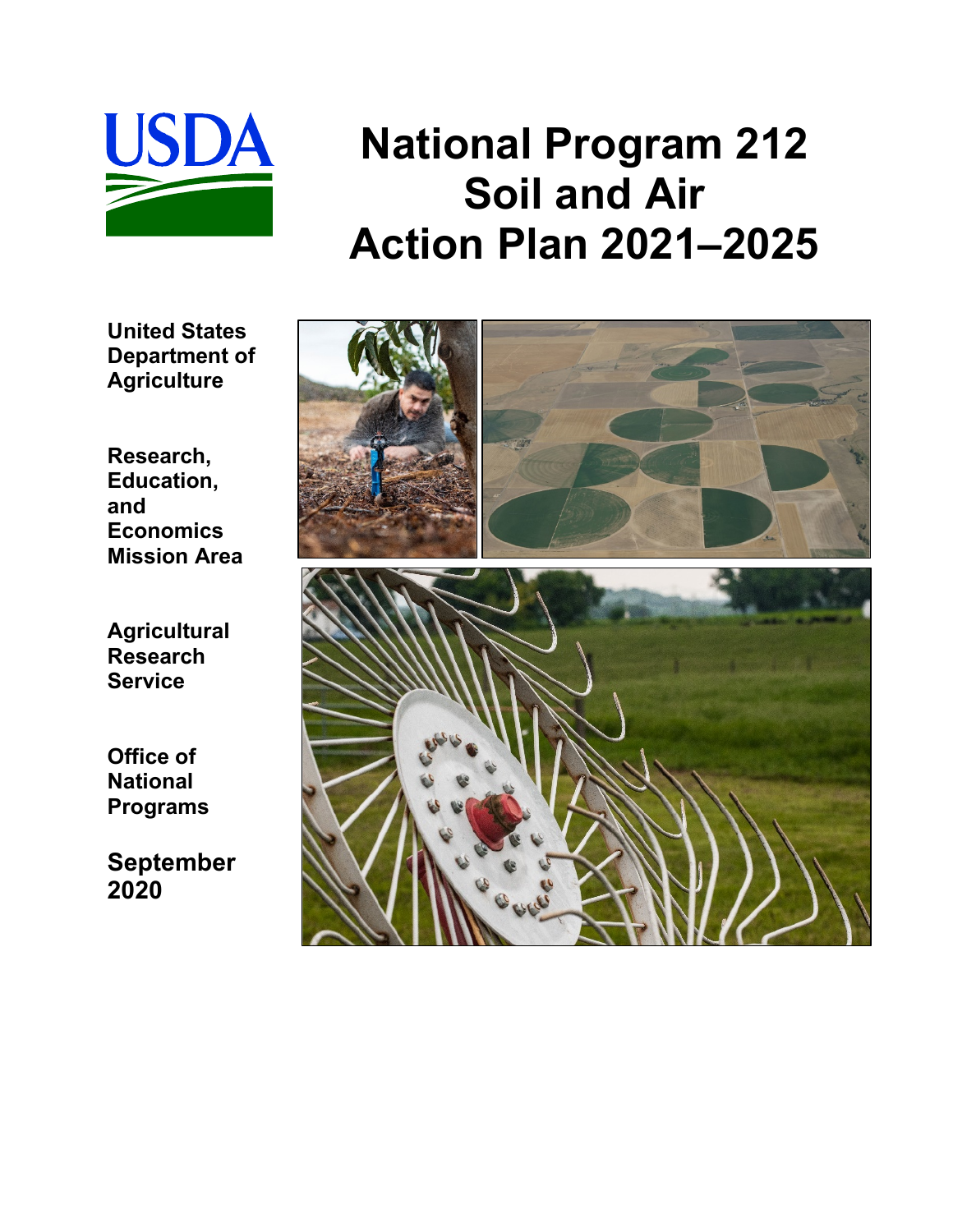# **VISION**

Productive and sustainable agricultural systems managed to optimize soil function and minimize impacts on air and water resources.

# **MISSION**

Conduct scientific research that provides fundamental knowledge of soil-crop-air system dynamics and that leads to the development of technologies and practices producers can readily use to improve management of soil resources, reduce impact on air resources, efficiently use inputs, and contribute to ecosystems services*.*

## *Relationship of NP 212 to the USDA Strategic Plan*

This NP 212 Action Plan outlines research that supports the following goals and objectives in the USDA Strategic Plan:

**Strategic Goal 1:** *Ensure USDA programs are delivered efficiently, effectively, and with integrity, and a focus on customer service* 

• Objective 1.4: Improve stewardship of resources and utilize data-driven analyses to maximize the return on investment

### **Strategic Goal 5:** *Strengthen the stewardship of private lands through technology and research*

- Objective 5.1: Enhance conservation planning with science-based tools and information
- Objective 5.2: Promote productive working lands
- Objective 5.3: Enhance productive agricultural landscapes

#### *Relationship of NP 212 to the USDA Science Blueprint*

NP 212 addresses the following themes from the USDA Science Blueprint:

#### **Theme 2:** *Ag Climate Adaptation*

- Subgoal 1A. Landscape-scale conservation and management
- Subgoal 1B. Climate research and resiliency

#### *Relationship of NP 212 to the ARS Strategic Plan*

NP 212 supports the following ARS Strategic Plan Goal areas and strategic goals:

#### **Strategic Goal Area 2:** *Natural Resources and Sustainable Agricultural Systems*

- *Goal 2.2.* Enhance and protect soil resources; manage nutrients and emissions from agricultural soils, livestock production systems, and byproducts; and improve production from agroecosystems to be resilient to changing climates.
	- o *Performance Measure 2.2.* Improve quality of atmosphere and soil resources and understand the effects of climate change through development of knowledge and technologies.

Research conducted through NP 212 ties closely with other natural resources goals for water quality; management of pasture, range, and forage agroecosystems; and sustainable intensification of production. Additionally, managing soils and air for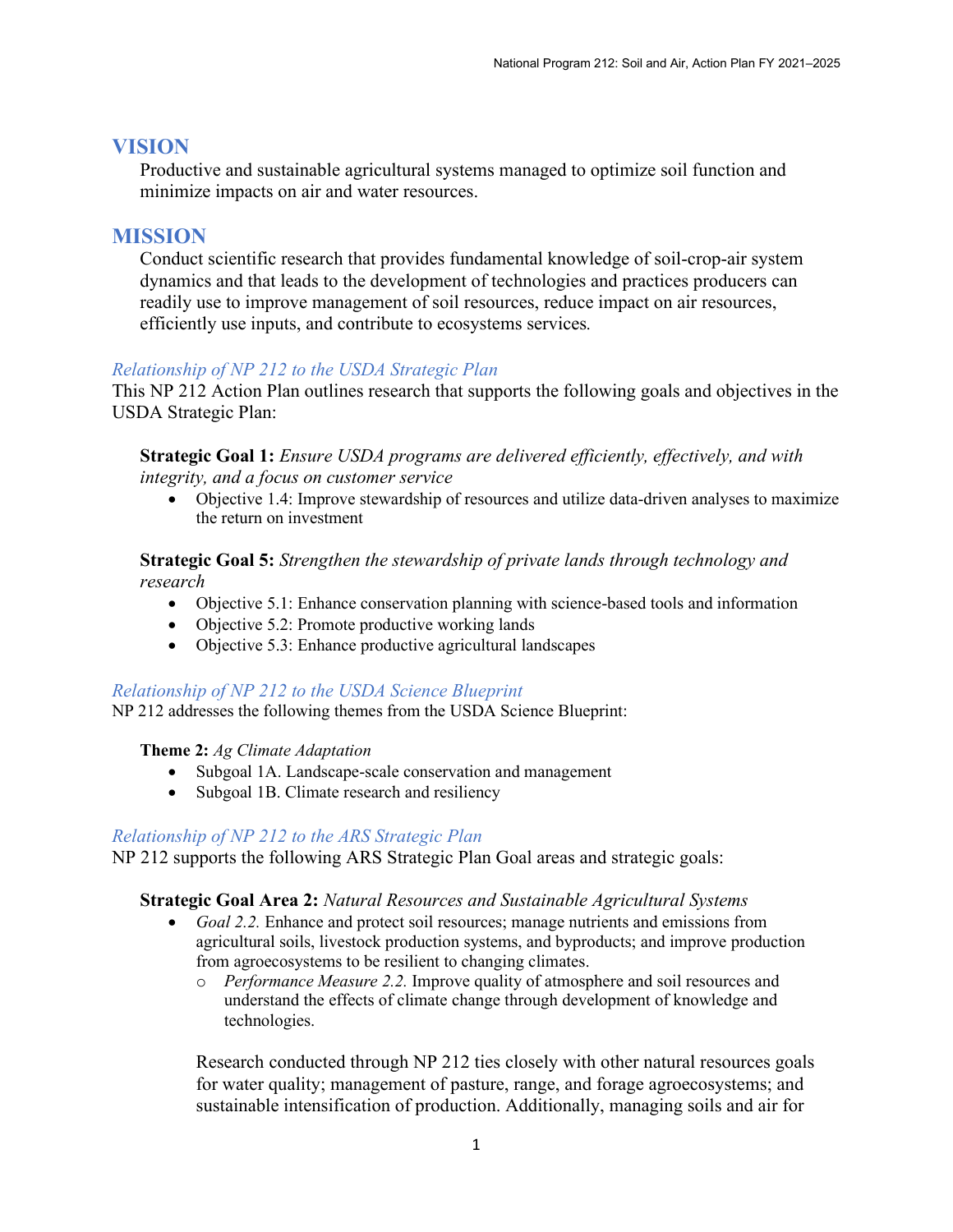sustainable productivity directly relates to crop production (Strategic Goal Area 3); and through the influence on crop and forage productivity, outcomes of NP 212 research have indirect impacts for animal production (Strategic Goal Area 4). More directly, the impact of animal production effluents (e.g., animal wastes and manures) is directly related to the NP 212 goal.

NP 212 also supports two cross cutting priorities of the ARS Strategic Plan, climate change and the microbiome.

- *Climate Change.* NP 212 is within the natural resources research program area, and Components 1 and 2 of NP 212 are focused on research and development to determine how changing climate affects air quality, soil health, soil conservation (e.g., erosion), water infiltration and availability, and improving surface and subsurface water quality. These components also seek to develop better management practices of these resources to understand and then reduce agricultural impacts or drivers of climate change.
- *Microbiome.* NP 212 Component 1 is the primary focus for soil microbiome research, and that research will help us understand microbiomes and develop practices that promote the healthy functioning of diverse soil agroecosystems with a holistic approach that will integrate our understanding of crop and soil health with climate change. The research will also focus on management practices to increase biological diversity in soils that result in diseasesuppressive soil communities and that can improve yields and the nutritional value of crops. On a larger scale, research on the soil microbiome and its effects on the complexity of the organic soil matrix will increase our understanding of how to manage these processes to lower nutrient losses to air and aquatic environments.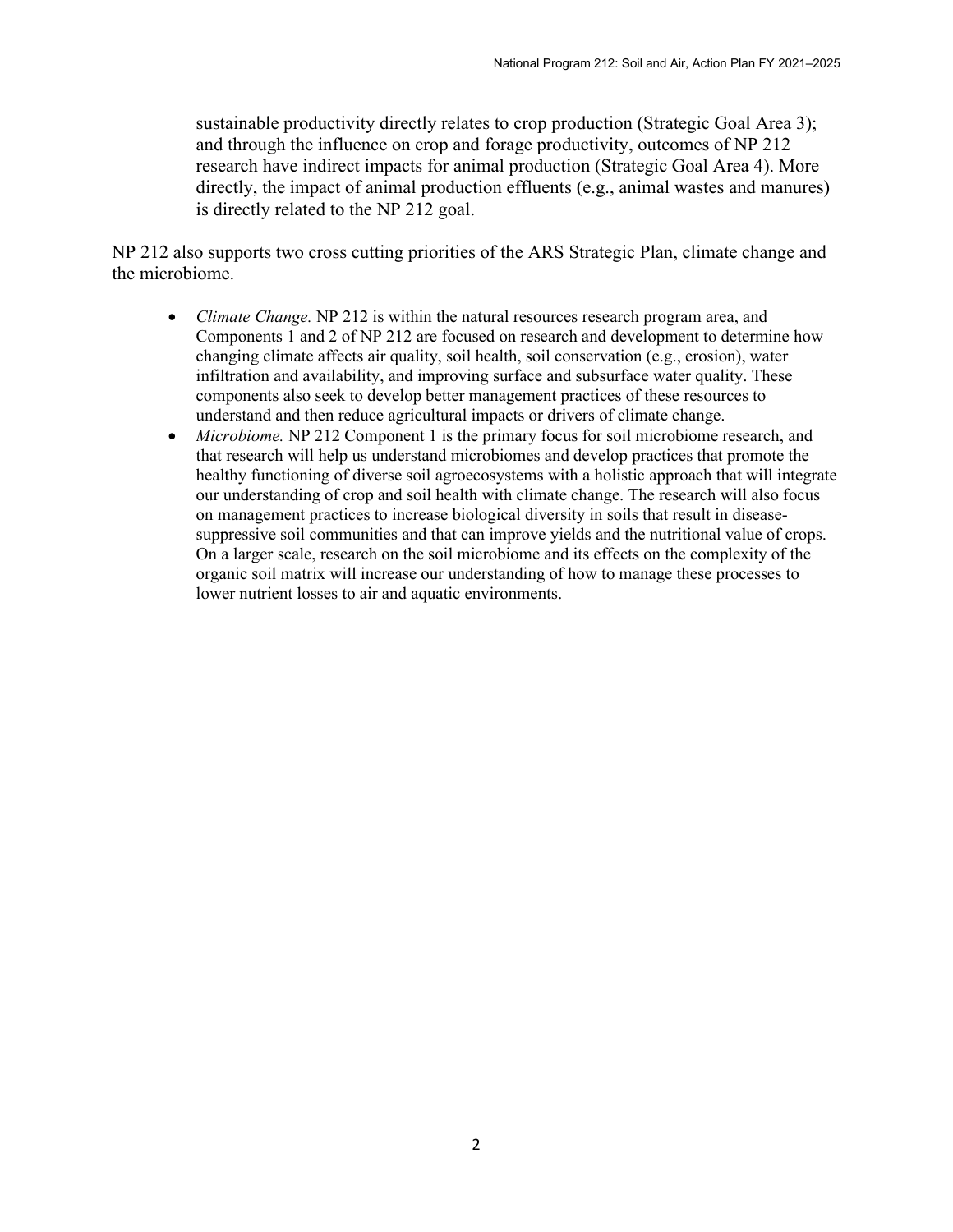# **INTRODUCTION**

U.S. agricultural production over the past several decades has undergone enormous progress due to myriad advances in scientific discovery, technology development, and efficient methods of agroecosystem management. Despite such gains and their resulting societal benefits, agricultural supply chains—and especially farms themselves—continue to be challenged to increase production for a growing global population and to do so through management approaches that maintain farm efficiency and profitability, preserve and enhance natural resources, are resilient to changing climate, and continue to instill public trust. This is clearly a daunting challenge that requires the support of research to help develop the next generation of management approaches and innovations to create a foundation of long-term agricultural sustainability.

Broadly, the goals of National Program 212 (Soil and Air) are to help farmers meet the challenges through research intended to develop practices and technologies that maintain and enhance soil health and quality essential for crop growth and production; reduce atmospheric emissions that degrade air quality and contribute to climate change; optimize management of fertilizers, manures, agrochemicals, and byproducts for crop production and environmental protection; and develop options for resilient farm production systems facing climate change and extremes.

Healthy soil has long been recognized as the foundation for sustainable production, and the focus on its importance continues to increase. For example, adoption of no-till and cover cropping were initially implemented due to rising costs of tillage operations and to improve erosion control. But observations from long-term research have additionally shown how these practices can improve other soil functions such as water infiltration and retention and increased organic matter content, which in turn contribute to increased crop production and economic returns. These observations have fueled public interest in research related to the full potential for developing healthy soils and that supports a variety of ecosystems services. Benefits of healthy soils include more efficient nutrient cycling and pest control, and associated cost reductions and environmental benefits of reduced reliance on anthropogenic inputs. Healthy soils are also associated with increased resilience to extreme weather, such as droughts and excessive precipitation, through increased soil moisture retention and increased rates of water infiltration. Healthy soils are also associated with reduced greenhouse gas emissions and climate change mitigation, both of which are driven by enhanced soil carbon sequestration. Ultimately, we need to improve our understanding of the phenomena and practices that can measurably improve what is broadly referred to as "soil health." We also need to develop methods to delineate where the greatest potential exists for those improvements, including how long it takes and to determine the magnitude of the potential. These needs are underpinned by science-based approaches to further develop the practices and technologies that improve soil health and the metrics for how much soil health is improving. This is a broad need for the entire agricultural community, but especially for burgeoning ecosystem services markets that are interested in establishing financial incentives for producers to adopt more sustainable management practices.

While interest grows in the potential for agricultural systems to help mitigate climate change through enhanced soil carbon sequestration, there is also growing focus on how agricultural production contributes to anthropogenic greenhouse gas emissions including nitrous oxide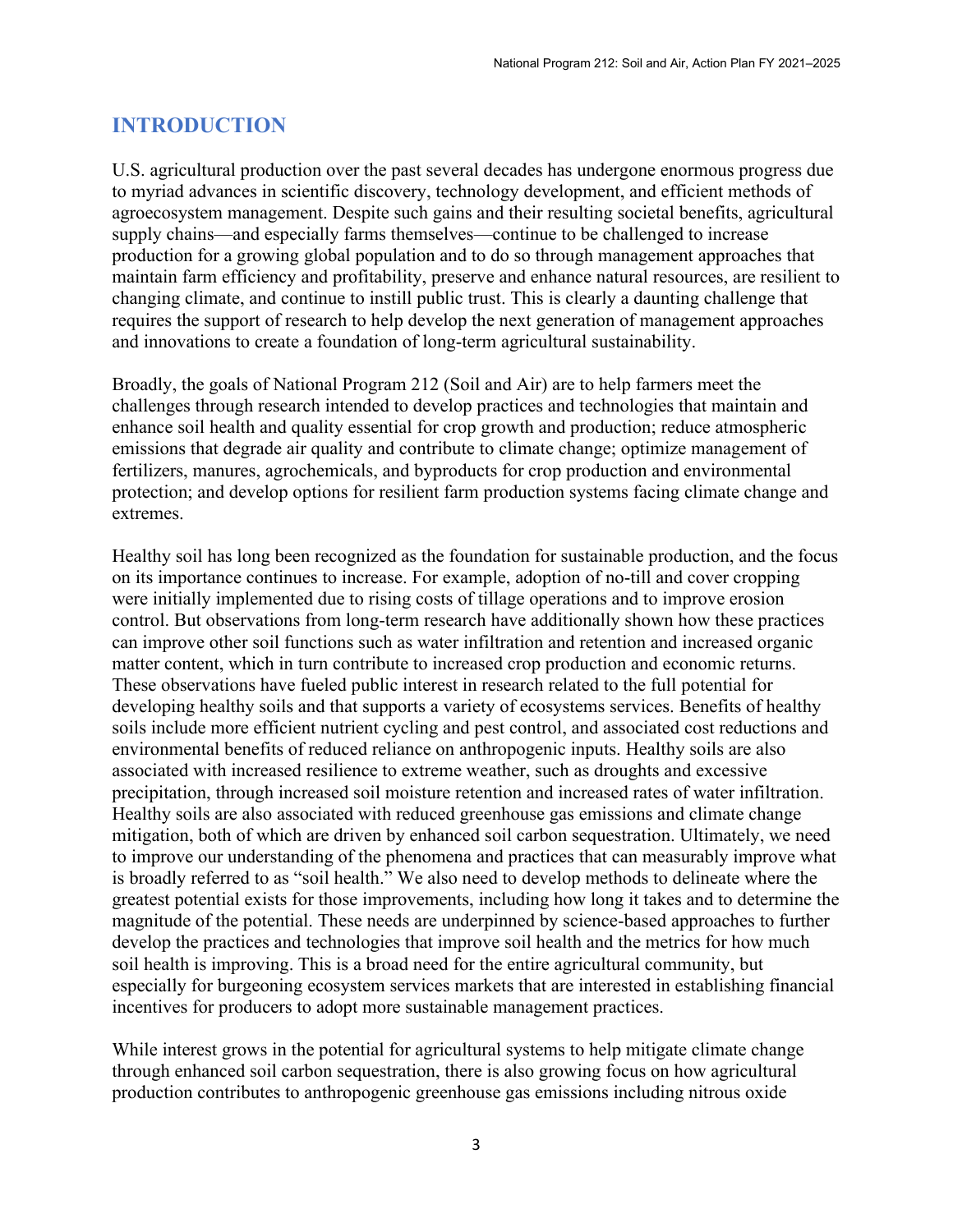$(N_2O)$ , carbon dioxide  $(CO_2)$ , and methane  $(CH_4)$  from soils, animal facilities, and manure storage and processing. There is also growing interest in reducing agriculture's impact on air quality due to emissions of odors, particulate matter, and gases such as ammonia (NH3) and volatile organic compounds from agrochemicals. A continuing need therefore exists for research to improve the ability to more accurately monitor and quantify the contributions of agriculture to atmospheric emissions, especially compared to other anthropogenic sources such as transportation or energy production. Practices and technologies that producers can use to reduce emissions are also needed.

Agricultural landscape management and production practices are also linked to environmental emissions. These include nutrient and other agrochemical loss to surface water and groundwater and their associated impacts on water quality. In addition to these chemical emissions, a need also exists to address emissions and the fate of high-priority biologicals, including pathogens of concern and genetic elements that confer resistance to antibiotics (broadly referred to as antimicrobial resistance), including antibiotic-resistant bacteria and antimicrobial resistance genes.

Agricultural production also represents an opportunity to implement the beneficial use of societal and agricultural byproducts to improve soils and/or to improve atmospheric conditions. One such example of this is the economical use of gypsum generated from municipal energy production as a soil amendment to improve water holding capacity, reduce erosion, and serve as a source of nutrients. Another opportunity derived from an agricultural byproduct is generating energy for the farming system via the use of methane produced from anaerobic manure digestion. More research is needed to further understand and develop efficient and environmentally benign uses of such inputs, such as enhanced efficiency fertilizers, or newly developed organics or biological materials as soil amendments. Similarly, a need exists for more research to understand and develop uses of outputs that can be generated from animal manures. Research is needed to assess the best use of inputs, outputs, practices, and technologies that producers can use to minimize their negative effects on the environment.

The preceding paragraphs compartmentalize agricultural production into the topics of soil, air, and inputs/outputs. However, agricultural production is a systems process in which, for example, soil management is a function of manure or fertilizer management, tillage, and/or cover crop practices. These in turn affect air and water quality and emissions. Because few if any farm enterprises operate in isolation, research that considers systems-level processes and develops systems-level practices and technologies (such as crop rotations that provide quality animal feed, improve soil health, and provide opportunities for efficient land application of manures) are often the most attractive and relevant options for producers to adopt to enable more sustainable practices on their farms. However, it can be challenging to conduct and assess scientific research at the systems level, and it often requires a combination of both physical experimentation and simulation modeling, which in turn requires a team-oriented, multidisciplinary approach to research.

This NP 212 Action Plan details the research priorities, strategies, and expected outcomes to address the topics outlined in this introduction. We developed these priorities in part through listening sessions and other engagements with customers and stakeholders including producers,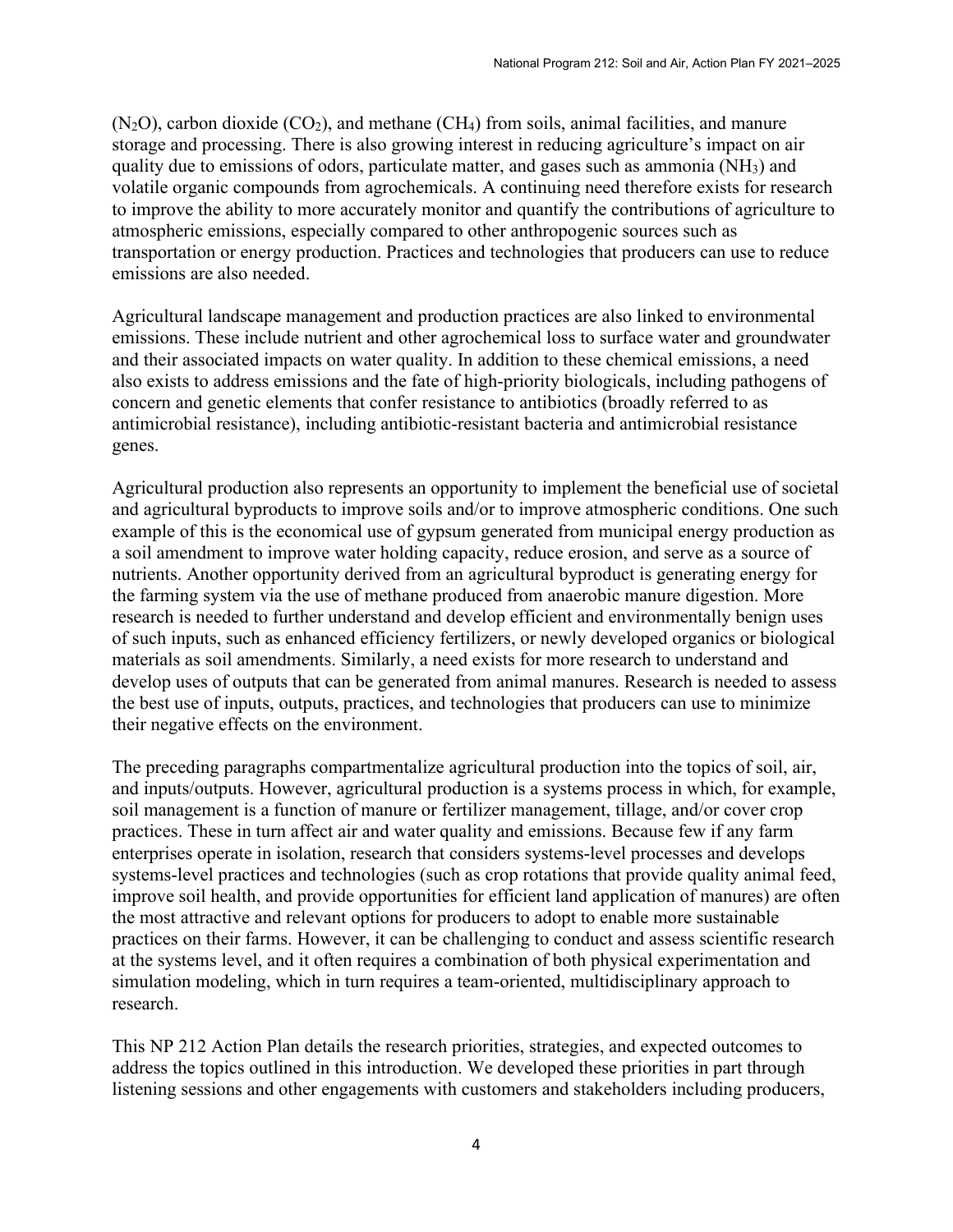nonprofit organizations, industry, academic institutions, and State and Federal agencies. The NP 212 research components described below consider stakeholder and partner needs along with program fiscal and personnel resources to ensure that the research can be translated into knowledge, practices, and technologies that can be adopted by customers. The plan is designed to be interconnected and to enable both focused efforts and team efforts. Figure 1 illustrates how the four components, although focused on priorities, also use a systems approach to enhance each other via flow of information, data, knowledge, and tools.



Figure 1. The interactive schema for the NP 212 research components (C1–C4).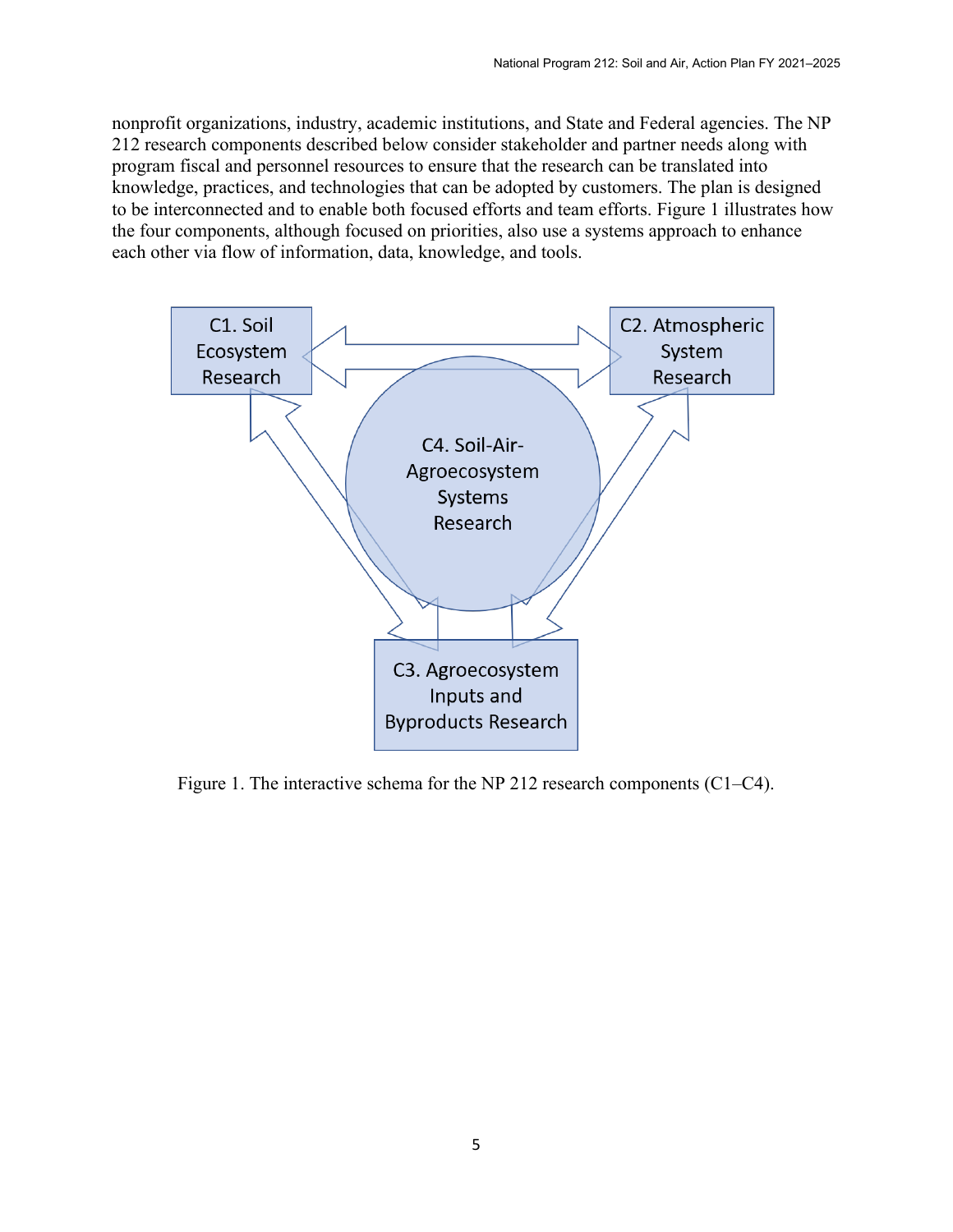# **COMPONENT 1**

# **Develop fundamental knowledge of and practices for soil-based management that contribute to greater agricultural productivity, reduced reliance on inputs, resilience to disturbances, and ecosystem services.**

"Soil health" is increasingly recognized as a foundation of sustainable agricultural production and food security. As agricultural production intensifies to extract greater performance from the landscape, there is a growing call to improve soil health. For example, soil biodiversity, when maintained at a high level, can improve productivity, prevent soil degradation, and reduce stresses from climate variability. However, holistic and even basic understanding and information about soil health and associated soil processes and functions is lacking. Many of the soil biological and chemical processes that influence and are influenced by agricultural productivity are not understood. Consequently, information is not fully available to optimize soil biological processes that promote nutrient availability to crops, provide pest and pathogen protection through development of disease-suppressive soils, and ensure sustainable production. Incorporating complicating factors such as cropping system and management practices (e.g., conventional and conservation tillage, organic practices), soil amendments (e.g., manures, biochar, compost, enhanced efficiency fertilizers, biostimulants), and weather makes this effort even more difficult. Furthermore, we must measure how soil biological species are affected by climate change and can contribute to climate change adaptation. Such measurements must also be flexible and applicable across cropping systems and geographic regions.

More information is also needed about how crops affect or are affected by microbial and other trophic-level communities and how these relationships can be managed to improve both soil health and crop productivity. Understanding the soil ecosystem in concert with evaluation of agroecosystem performance can enhance our understanding of soil-plant interactions; long-term changes in soil health; and agricultural production sustainability, resilience, and ecosystem services. Research on soil ecosystems will require applications of new techniques such as highthroughput sequencing, computational biology, artificial intelligence, and "omics" technologies to enable exploration of soil community composition, function, and activity. "Big Data" approaches and tools will be needed to assess the data-dense metagenomic and ecosystem process data in tandem with agricultural productivity.

NP 212 research will build on recent advancements in understanding the complexity, dynamics, and drivers of soil ecosystems and improve scientific assessments of how management affects these ecosystems and their processes. Research will also aim to develop practices to optimize soil health and crop and livestock productivity and sustainability, and reduce soil degradation. Improving soil health will also require more research on soil microbial and other trophic-level functions, and the influence of the surrounding abiotic matrix. These studies are critical for increasing our understanding of soil organisms and communities and their influence on agricultural production. NP 212 research will advance the emerging knowledge base of soil health and provide cutting-edge developments such as new soil health indices and databases for beneficial soil microorganisms (soil microbiome) and other taxa (soil macrobiome). This new knowledge of soil health will also be coupled to the performance and costs of production systems as a function of management practices.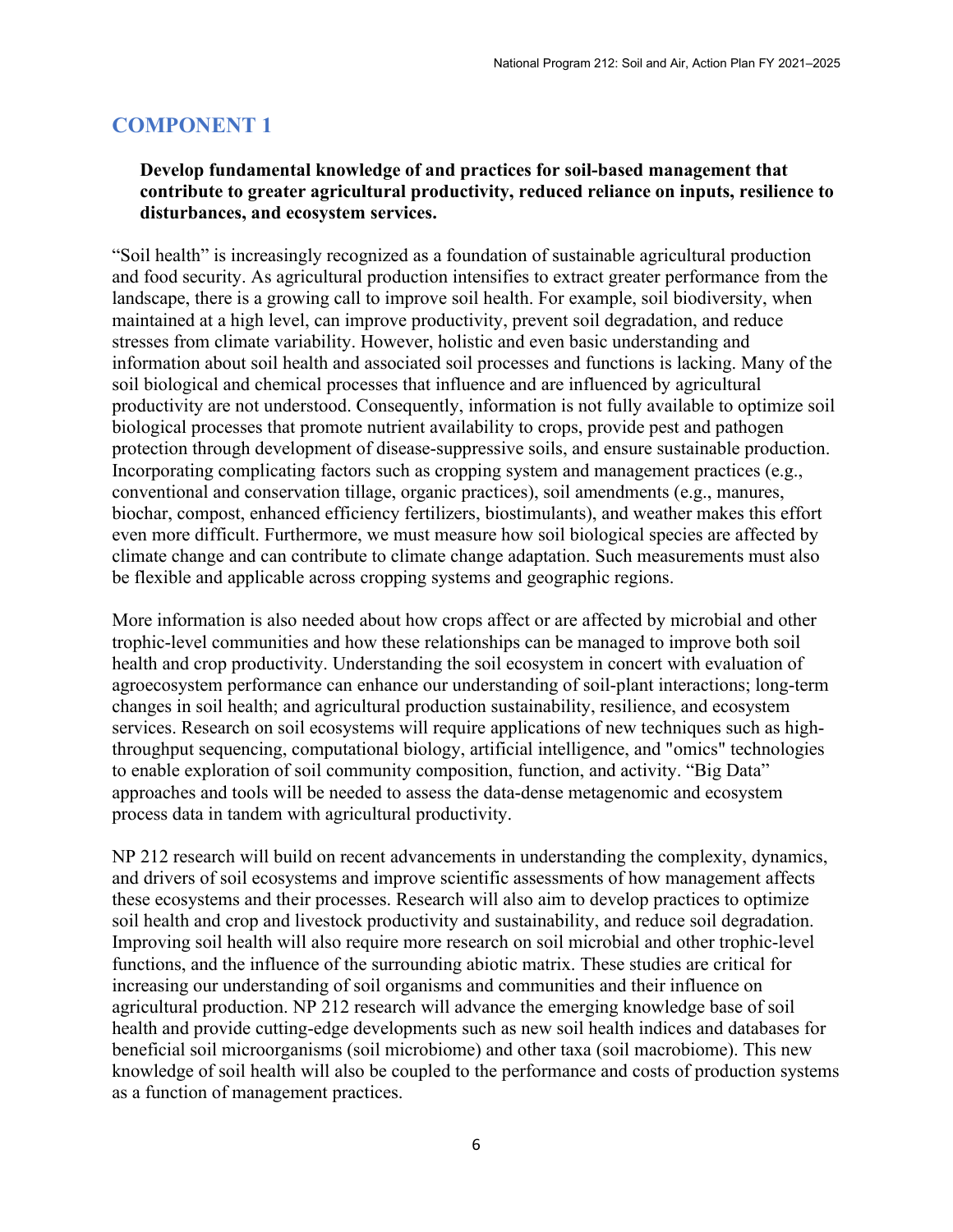NP 212 will strengthen the network of ARS scientists and partners who study the soil ecosystem (e.g., bacteria, archaea, fungi, viruses, nematodes, insects, plant roots, and others) and the plantsoil-microbial interface (the phytobiome and rhizosphere). Research through this national program will also strengthen networks with nontraditional partners seeking to understand how soil health affects their systems and outcomes. These partners include rangeland and pasture managers who may be interested in how soil ecosystems affect forage quality and the environment (e.g., erosion, greenhouse gases), producers interested in the use of "biostimulants" to improve productivity, and ecosystem services market groups interested in assigning aspects of soil health and productivity to socio-economic values.

# **Problem Statement 1A:** *Quantify driving factors in soil carbon cycling, including organic matter dynamics, carbon sequestration, and CO2 and CH4 emissions.*

As agriculture is being intensified to meet expanding societal needs for food, feed, fiber, and fuel, there is a demand that management practices deliver improved productivity, greater resilience to variability in environmental and climate conditions, more efficient nutrient use by crops, mitigation of greenhouse gas emissions, and enhanced carbon sequestration from the atmosphere. There is increasing evidence that improved soil management can contribute to meeting this demand. From a technical perspective, better soil management often involves the soil carbon cycle, including agricultural management affecting carbon mass and energy fluxes between soil and air directly related to the physical, chemical, and biological properties that are critically important to soil functions.

Continuing research is needed on the soil carbon cycle and its ability to improve productivity, increase farming system resilience, and contribute to ecosystem services. Spatial, temporal, and mechanistic soil studies are needed to elucidate the underlying mechanisms that contribute to changes in soil organic matter structure and content, soil carbon sequestration, carbon-based greenhouse gas emission, and biogeochemical cycles. Research is also needed to understand and quantify how soil management practices such as choice of cropping systems, use of cover crops, and soil amendments affect these mechanisms. This research must also consider weather variability, local soil types, and longer-term climate changes.

The potential benefits of this research are powerful. For example, agriculture's pivotal role as both a source and sink for greenhouse gases is an opportunity for producers to reduce and mitigate greenhouse gas emissions. The research is also extremely challenging to carry out given the number of natural and anthropogenic variables that must be considered. The resulting research must also ensure that management practices truly promote good soil health, agricultural productivity, and related agroecosystem services; and it must be able to generate new tools, such as a comprehensive soil health index, that integrate information about the effects of management on soil carbon-related properties. Research must also provide long-term, holistic data on systems performance (soil properties, nutrient cycling, microbial communities, yield, and profitability) across agricultural landscapes.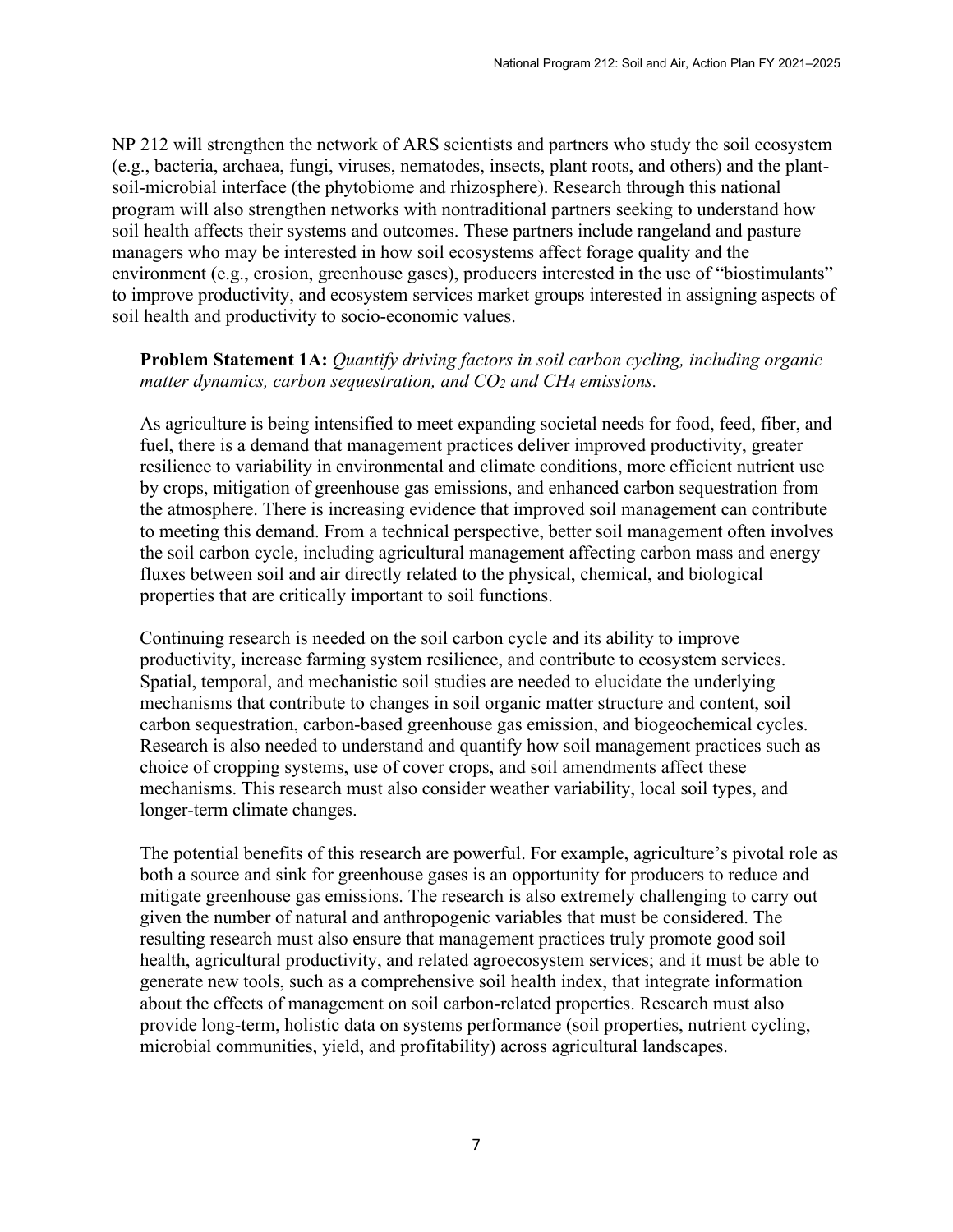Efforts are also needed to advance the science, expand the reach, and generally enrich national research efforts (and their integrated databases) such as GRACEnet [\(https://www.ars.usda.gov/anrds/gracenet/gracenet-home/\)](https://www.ars.usda.gov/anrds/gracenet/gracenet-home/) and REAP [\(https://www.ars.usda.gov/anrds/reap/reap-home/\)](https://www.ars.usda.gov/anrds/reap/reap-home/), and to facilitate the continuing process of refining, validating, and calibrating predictive and process models. New and improved methods, measurement techniques, and remote sensing technology are needed to facilitate sampling and mapping soil carbon properties for use in these efforts—tools that facilitate rapid, accurate, and cost-effective sampling and mapping of landscape properties and fluxes. Such data and knowledge are critical for improved agricultural landscape management and for producers to implement practices that improve their systems and lead to greater economic returns and environmental quality.

#### *Anticipated Products*

- Strategies and practices based on better understanding soil carbon cycling to enhance productivity and desired ecosystem services outcomes.
- Management practices that improve the carbon-based component of soil health and enable agricultural systems to be resilient to climate change.
- Databases that include holistic assessments for soil carbon dynamics.
- New or improved models and tools that assess short- and long-term changes in soil carbon and carbon-influenced functions and relate them to productivity and ecosystem services outcomes.

#### *Potential Benefits*

• Better soil carbon-based properties and functions that improve agricultural production, ecosystem services, soil health and resilience, and system sustainability.

**Problem Statement 1B:** *Advance the understanding of soil ecosystems that drive agricultural outcomes.*

The biological aspects of agricultural soils are gaining more attention owing to their observed effects on productivity, resilience, and sustainability. These include understanding the soil ecosystem in a similar manner as other ecosystems such as tropical rain forests or coral reefs. Microbiomes—defined as the complex microbial communities associated with soils, plant roots, livestock guts, and the human gut—have been the subjects of intense scrutiny to understand their complex influences on the well-being of their environments. Soil microbiome and ecosystem research is needed to better understand community members (e.g., a full census) and the functions they serve, and to develop metrics for how changes in these community profiles or functions relate to priority agricultural management and outcomes.

There are myriad ways to investigate such relationships; NP 212 will leverage team expertise in soil microbiome analysis, agronomic aspects of management and productivity, and environmental impacts such as runoff or nutrient loss.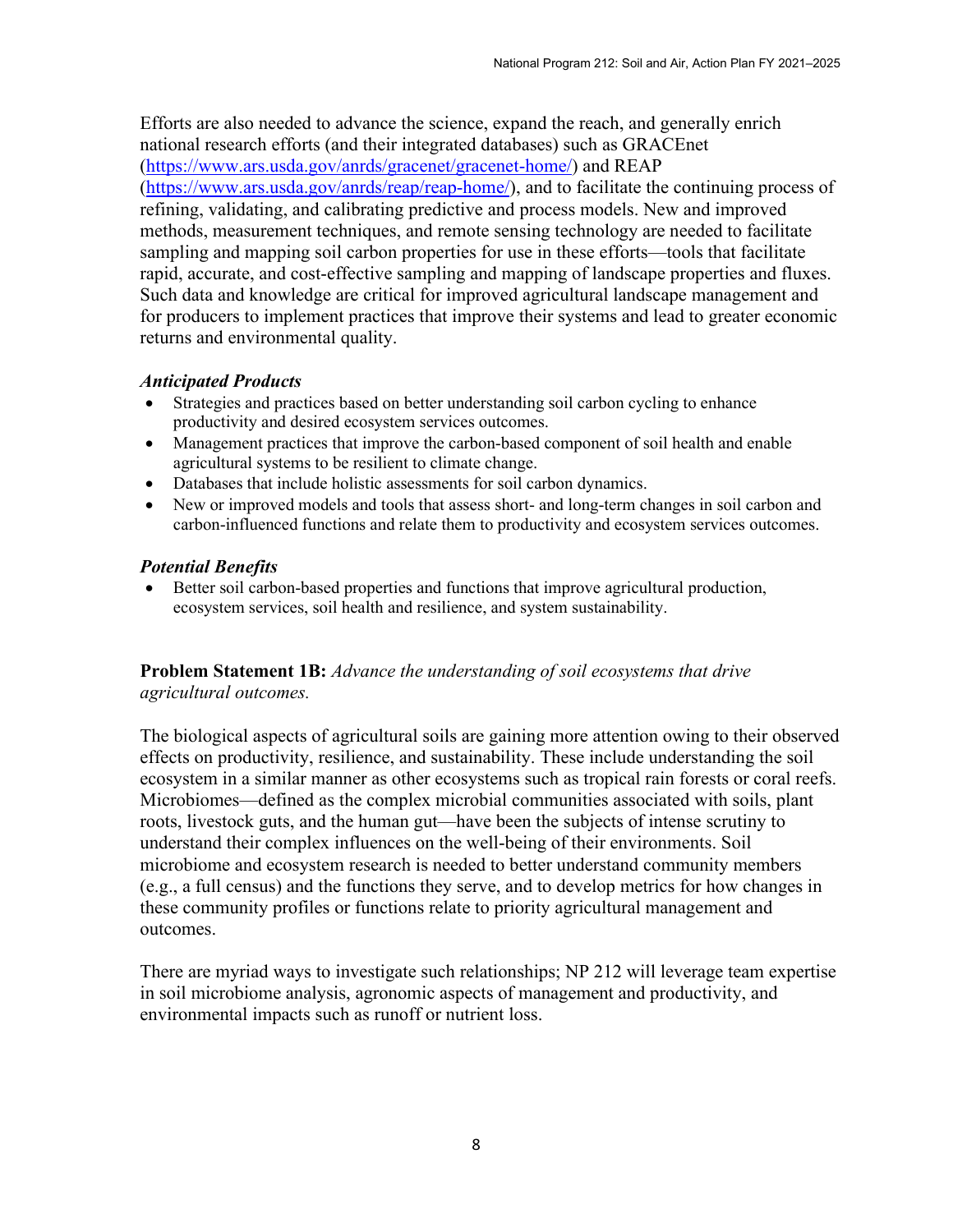## *Anticipated Products*

- Better methods for assessing soil microbial communities that are tiered—where some can be applied in the field, some in basic laboratories, and some in advanced laboratories.
- Databases and associated metagenomic and phylogenetic analytical tools that improve analysis of any soil microbiome. The expected analytical tools will be of high value to agricultural and soil ecology communities nationally and internationally.
- Computational tools, data approaches, and models that couple information about the soil ecosystem to agricultural management and outcomes.
- Soil ecosystem databases that enable facile soil macrobiome and macrobiome data entry and analysis and sharing.
- Cost-effective technologies that translate soil microbial data into soil health management tools that producers and stakeholders can use to manage their systems to improve productivity and lower costs.

# *Potential Benefits*

- Critical knowledge gained on the soil ecosystems, soil microbiomes, and soil health communities that will in turn drive agricultural productivity and sustainability outcomes.
- Enhanced understanding of soil ecosystems improves the ability to manage soils to enable the desired functions of microbiomes.

**Problem Statement 1C:** *Advance our understanding of innovative, nontraditional soil amendment research, including biostimulants and biochars.*

The number of novel soil amendments available and marketed that claim to improve productivity and crop nutritional value and/or to decrease environmental impacts is increasing. These amendments, or "biostimulants," fall outside the categories of traditional fertilizers and manures, and instead include 1) microbial inoculants, 2) complex organic materials (e.g., humic substances, biochars, composts, compost extract "teas"), or 3) combinations of living materials with complex organic materials as carriers. While some amendments have a long history (e.g., *terra preta* in ancient Amazonian agriculture), new formulations are being developed for different biological and complex organic amendments.

Producers are asking for research to understand the efficacy of these amendments. Although ARS is not a product testing organization, stakeholders need a framework for understanding the utility and value of these amendments. Such research fits well into the mission of NP 212 given the impact amendments have on soil ecosystem functioning and greenhouse gas emissions.

There is a need to understand the impacts of novel amendments on the soil ecosystem because some amendments are microbial in nature—and their manufacturers claim that these will improve the soil microbiome and agronomic productivity. However, more traditional inputs (organic fertilizers, cover crops) can result in exudates that stimulate the soil biomes that also impact productivity, nutritional value, and ecosystem services. For this reason, ARS biostimulant research will be formally coupled with research on these traditional amendments.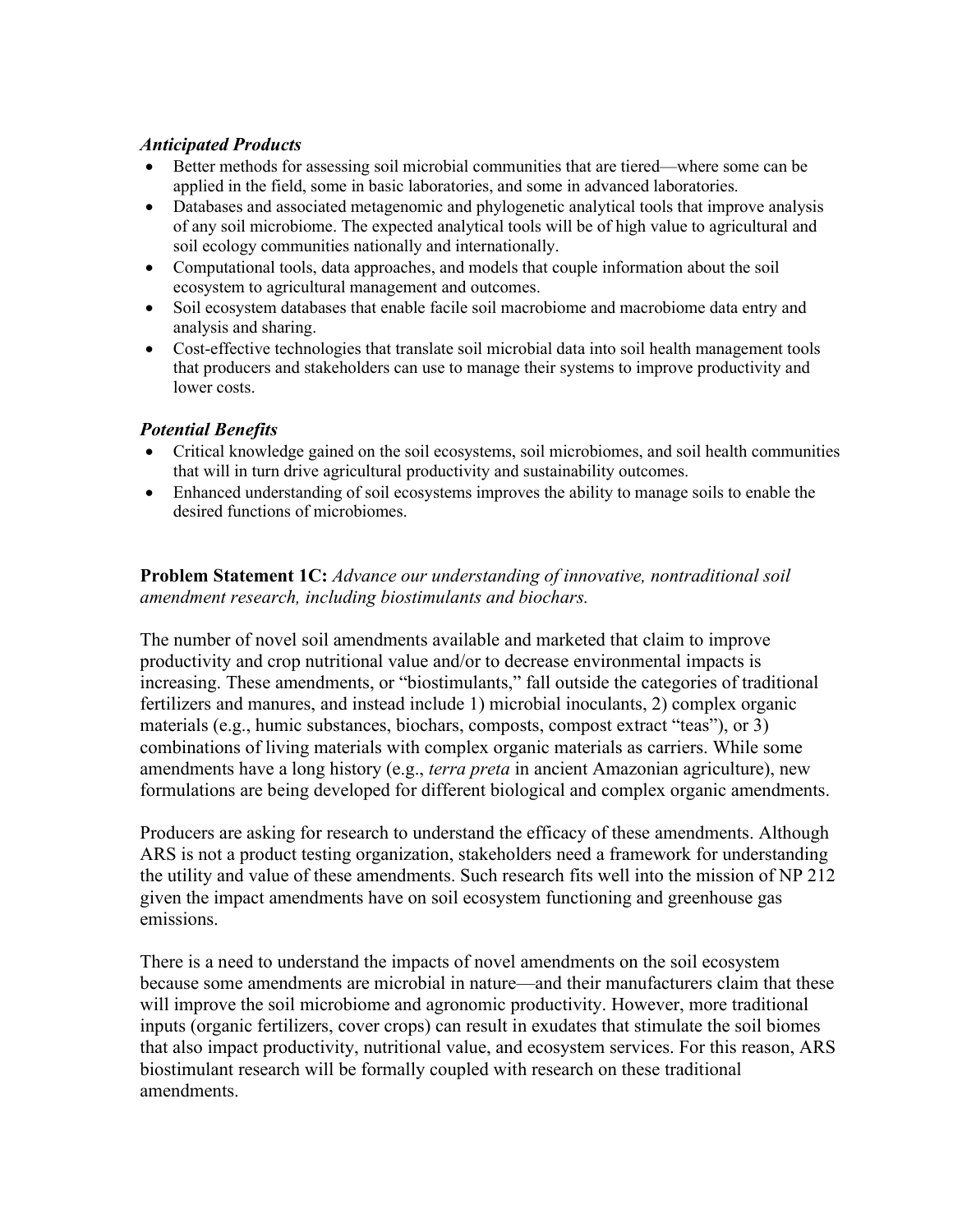ARS has experience in assessing the effects of a variety of soil amendments, including humic substances, on agricultural commodities and biochar formulations (both traditional and hydrochars) on soil remediation and agricultural productivity. ARS also has experience developing microbial products for weed control in rangelands. ARS research will further our understanding of such amendments to determine their agricultural and environmental outcomes for a variety of regional and soil differences.

#### *Anticipated Products*

- A public-private partnership that establishes a tiered framework to evaluate soil amendments that is based on standard methods of material development, application, evaluation, and efficacy.
- Knowledge of how key "standard" amendments perform in a range of agricultural systems and environments, and especially in comparison to other relevant practices (e.g., cover crops, organic fertilizers).
- A centralized database that contains information on various classes of soil amendments and their efficacy in different agricultural systems.
- A standardized, science-based approach toolkit for assessing and reporting the efficacy of various classes of soil amendments for various systems and with baseline data for comparison to other practices (e.g., cover crops).
- A decision support tool that can help producers and stakeholders make informed decisions about possible amendment efficacy.

#### *Potential Benefits*

• Producers and stakeholders, including those who produce and use soil amendments, will have better and more standardized means to assess potential amendment performance.

## **Problem Statement 1D:** *Establish metrics to reliably quantify the impact of management practices on soil health and function.*

As the importance of "soil health" increases, the chemical, biological, or physical properties that make a soil more productive or resilient must be identified, and metrics for those properties and tools to quantify how those metrics change with management practices must be developed. Because the need for such soil metrics is global, they must be robust and reliable no matter where they are used. They must also work in coordination with other national and global partners (e.g., the NRCS and/or the Food and Agriculture Organization's Global Soil Partnership soil assessment tools, respectively). Soil metrics must be appropriate for particular soils and regions (e.g., sodic vs. spodic soil), able to assess the impact of a variety of management practices and the trajectory of a soils' state (i.e., improving, degrading, or remaining stable), and useful to those interested in the economic value of management practices. These metrics should be useful for scientists to understand basic soil function, for producers and stakeholders to assess the value of their soil health for productivity and the impact of their management decision on that value, and for informing emerging ecosystem services markets or consumer sustainability indexes.

ARS has been a leader in soil health research with the aim of understanding the fundamentals of soil functions and their changes over different time scales and as a function of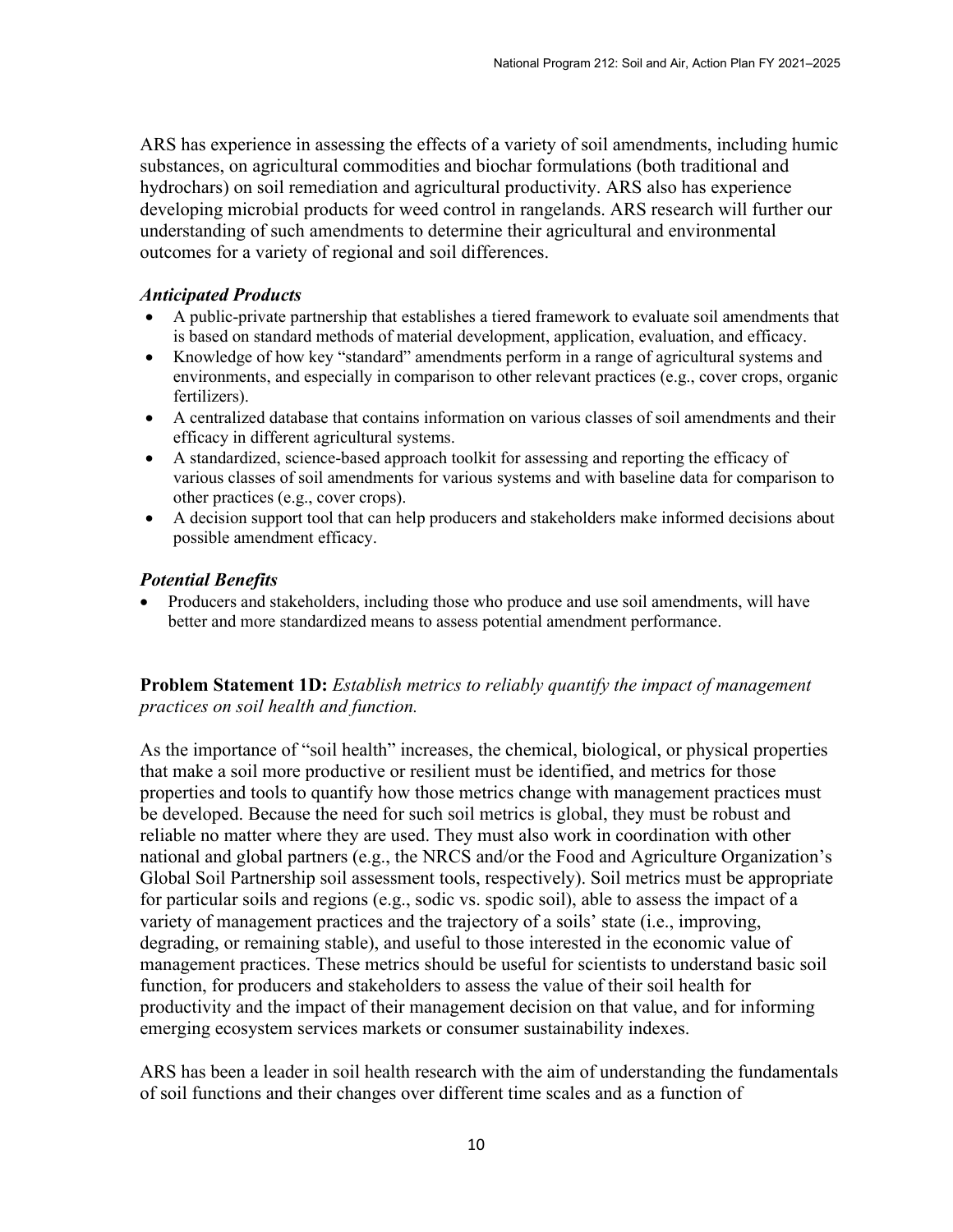management. With extensive research investigations, NP 212 teams have contributed topical syntheses in-house and via co-efforts with NRCS and NIFA, nongovernmental organizations, university partners, and industry. ARS will continue to advance the science of soil health, and NP 212 teams will advance these soil metrics with existing and innovative assessment of soil features under different management regimes—features that range from physical (e.g., aggregate stability, water infiltration) to chemical (nature of the soil organic matter, available or labile nitrogen, phosphorous, and potassium), to biological (key features of the soil microbiome and macrobiome). Such knowledge development will occur in conjunction with other assessments coupled to the productivity and sustainability outcomes of the associated agroecosystem. Taking this holistic approach, ARS will advance soil health metrics that are grounded in relevance to productivity and desired outcomes. Research will also focus on strategies to incorporate soil metrics into more commonly used assessments. The strategies may likely consist of standard correlation determinations and resulting correction factors, but could assess the ability of artificial intelligence approaches to "translate" the highest quality and sophisticated metrics to more standard or feasibly collected metrics and allow weighting of the most important measures for a desired outcome.

#### *Anticipated Products*

- Metrics that are rigorously evaluated and refined for assessing key indicators of soil state and performance based on several outcomes.
- Database tools of soil metrics that have been evaluated in different systems and allow a user to select the most informative metric for a particular need (e.g., cropping system, soil type, climate).
- Advanced analytical methods that better assess soil state and processes and reduce uncertainty in implementation of optimal management practices.
- Innovative new tools for assessing the near-real-time benefits of soil carbon storing practices, such as instruments or approaches that estimate changes in soil organic carbon.

# *Potential Benefits*

- Scientists, stakeholders, and producers will have coherent and rigorous soil metric standards and approaches from which to select to guide agricultural or conservation management practices and decisions.
- Ecosystem service stakeholders will have new soil metric toolkits to more accurately assess soils to guide management practices and improve agricultural outcomes.

# **Component 1 Resources**

- Ames, IA
- Auburn, AL
- Beltsville, MD (3)
- Bowling Green, KY
- Brookings, SD
- Bushland, TX
- Clay Center, NE
- Fayetteville, AR
- Florence, SC
- Fort Collins, CO
- Kimberly, ID
- Lincoln, NE
- Morris, MN
- Pendleton, OR
- Pullman, WA
- Riverside, CA
- St. Paul, MN
- Wyndmoor, PA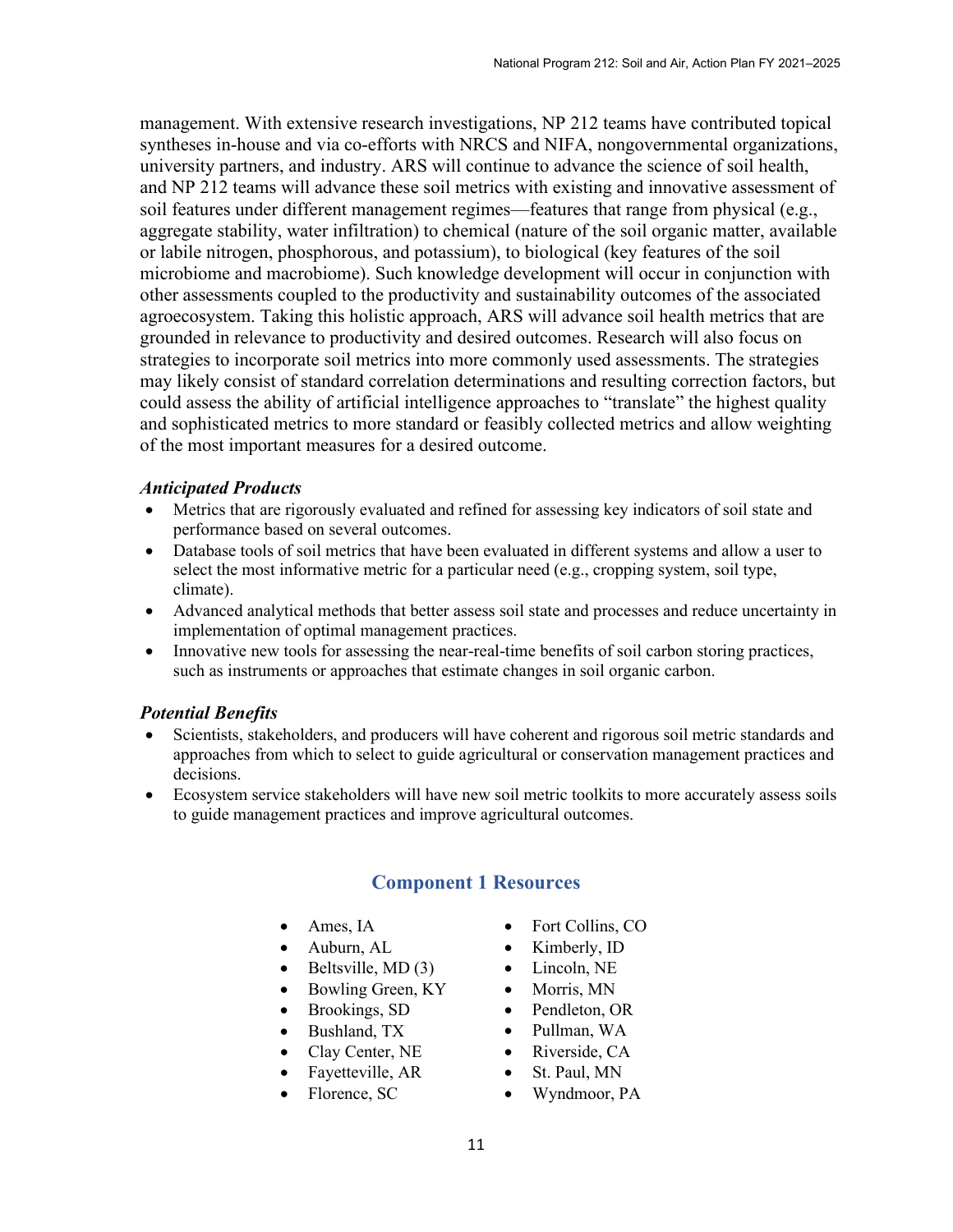# **COMPONENT 2**

# **Advance the understanding and monitoring of atmospheric emission, transport, and deposition processes, and develop management strategies and support tools to reduce the release or mitigate the effects of gases, chemical emissions, particulate matter, and odorants while ensuring productivity and ecosystem health.**

Common agricultural operations can lead to unintended emissions of substances to the atmosphere that affect air quality and surrounding ecosystem health. These can include gas emissions from animal housing and manure storage and processing facilities, gas emissions from soil after land applications of manures and fertilizers, volatile organic emissions from use of pesticides and other chemicals, particulate emissions from soils and farm mechanical operations, and odor emissions from animal and manure facilities and after land application of manure. Research on these topics is complex and focuses on understanding the biophysiochemical processes that control emissions, the atmospheric transport and deposition processes, and how these processes affect off-site ecosystem health. Research also includes developing methods and sensors to monitor and reliably quantify the magnitude of emissions, models to simulate emissions and options for reducing them, and management practices and technologies to reduce emissions. ARS has made substantial contributions to understanding emission processes at a variety of scales and developing management support tools to reduce emissions. The problem statements listed below outline ongoing knowledge gaps and research needs that the NP 212 program will address.

# **Problem Statement 2A:** *Quantify and reduce atmospheric gas emissions from animal production facilities.*

The implementation of air quality regulations in livestock-producing states have increased the need for accurate estimates of gas emissions from the wide range of animal production facilities, management practices, and climatic conditions that exist across the United States. Although ARS has made substantial contributions to these efforts, we need better monitoring techniques and sensors, and to build databases that document the magnitude of gas emissions from animal facilities and operations associated with animal production. These include animal housing for beef, dairy, swine, and poultry, facilities (open lot vs. confinement), manure storage (lagoons, pits, piles), manure processing (solids separation, digestion), and the different climatic conditions that exist in major animal producing regions. We also need better ways to monitor, understand, and document the transport and deposition processes of these gas emissions, and the extent of their impact on ecosystem health after deposition. Finally, we need to compile and use monitoring data to develop and improve simulation models and decision support tools that can be used to reliably estimate the contribution of animal production to regional and national gas emissions and to assess the ability of alternative management practices to reduce emissions and improve ecosystem health.

ARS has also made substantial contributions to developing management options for reducing gas emissions from animal facilities. These options include air scrubber systems to remove ammonia from swine and poultry houses, vegetated tree buffers, and confinement housing and open-lot surface treatments such as alum in poultry facilities. These management options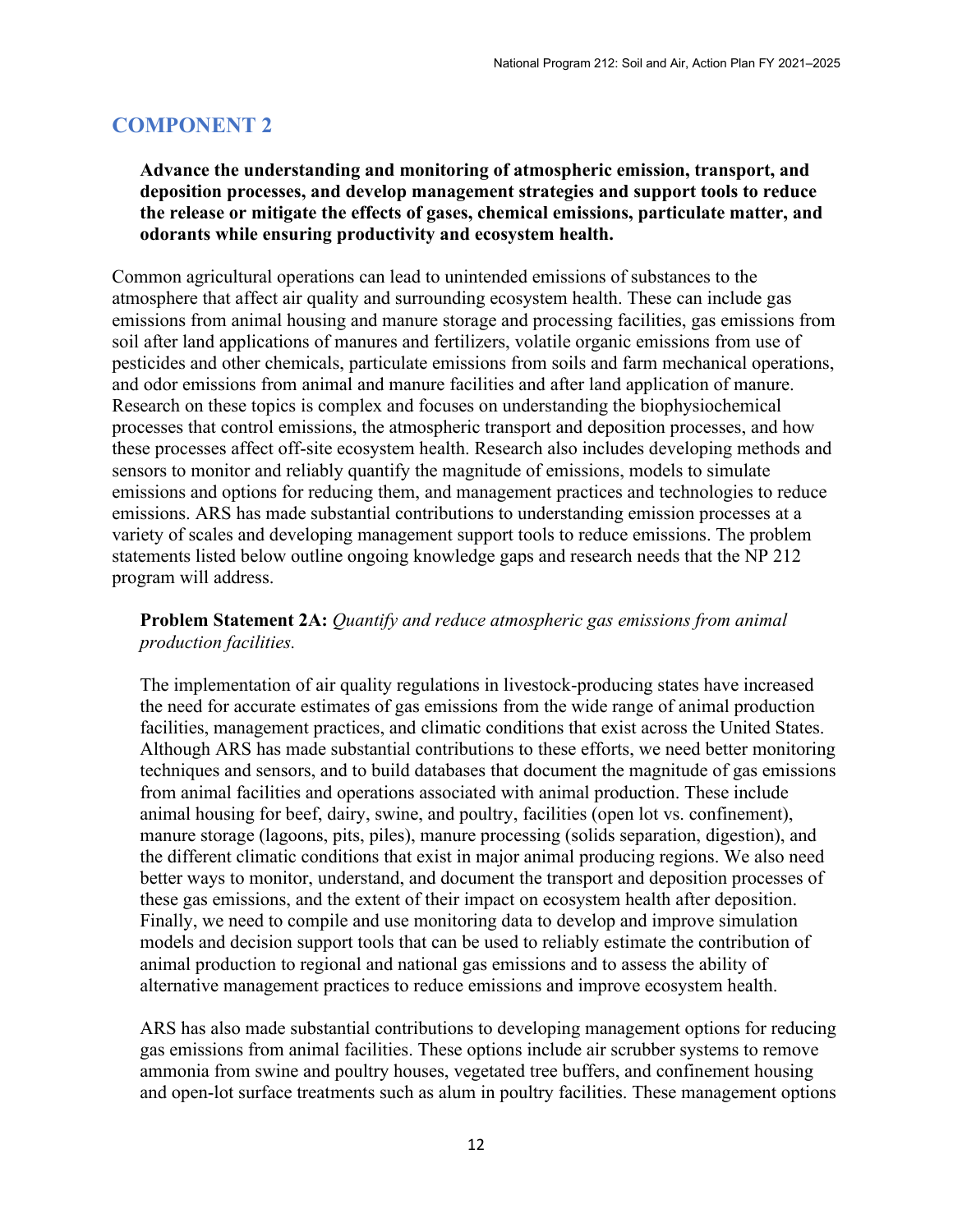have often proved quite effective at reducing emissions, but often at costs too high for producers to be able to implement effectively. Research is needed to continue to develop these technologies to make them more cost-effective and easier to combine with conventional management practices.

#### *Anticipated Products*

- Improved methods and sensors, and technical guidelines for their use, to quantify atmospheric emissions from animal production.
- More complete livestock gas databases for emissions factors and model development, improvement, and verification.
- Improved mathematical, process-based simulation models for gas emissions, transport, and deposition from animal production that are used for farm, regional, and national assessments; and user-friendly decision support tools for on-farm use.
- Cost-effective farm technologies and management practices to reduce gas emissions and capture nutrients for on-farm use.

#### *Potential Benefits*

- Advanced monitoring techniques and sensors will allow for more reliable and effective quantification of livestock gas emissions.
- Improved emission factors for farm, regional, and national inventories (USDA Agriculture Greenhouse Gas Inventory, EPA National Emissions Inventory, and Intergovernmental Panel on Climate Change) to more accurately assess animal operations for mitigation policies or regulations.
- Better and more cost-effective reduction technologies and decision support tools that consider livestock systems, climate, and management practices, which will allow livestock producers to meet gas emissions standards.

#### **Problem Statement 2B:** *Quantify and reduce atmospheric gas emissions from soils.*

Like livestock gas emissions, there is also concern surrounding gas emissions from soils, including their impact on air quality, how they contribute to climate change, and the extent to which they cause a reduction in nutrient use efficiency. These concerns have increased the need for accurate estimates of gas emissions from the wide range of soil types, soil management and amendment practices, and climates across the United States. ARS has made significant contributions to soil gas monitoring efforts and understanding the processes that control them, but many of these measurements have been made at small-plot scales within limited time frames. There remains a need to improve monitoring techniques, especially at broader physical and continuous time scales to determine how these data relate to existing plot-scale data. Improved monitoring will contribute to databases that document the magnitude of soil gas emissions from a variety of cropping systems, field management practices (tilled vs. no-till), and fertility sources (commercial fertilizers and manures) and practices (surface application, injection, incorporation). We also need a better understanding of gas transport and deposition processes, especially for NH3, and their impact on ecosystem health. Finally, we need better simulation models and decision support tools in order to reliably estimate the contribution of soils to regional and national gas emissions and to assess the ability of alternative management practices to reduce emissions.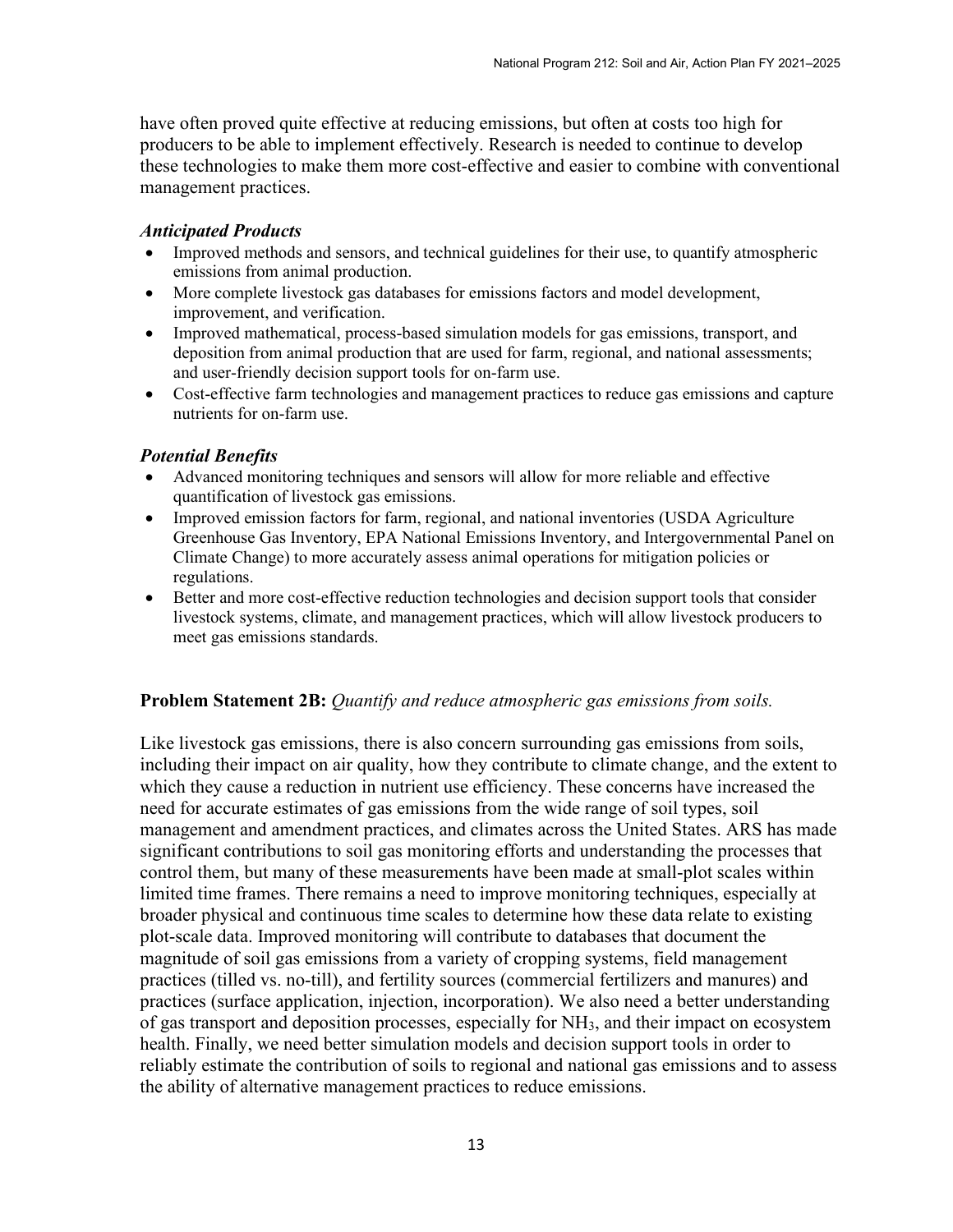# *Anticipated Products*

- Improved monitoring of soil gas emissions, especially  $N_2O$  and  $NH_3$ , at field to farm scales and increasing continuous time frames, for existing plot-scale data.
- More complete soil gas databases that can be used for developing emission factors for farm, regional, and national inventories (USDA Agriculture Greenhouse Gas Inventory, EPA National Emissions Inventory, and Intergovernmental Panel on Climate Change); and for model development, improvement, and verification.
- Improved mathematical, process-based simulation models for gas emissions, transport, and deposition for farm, regional, and national assessments; and user-friendly decision support tools for on-farm use.
- Cost-effective farm technologies and management practices to reduce gas emissions and improve nutrient use efficiency.

# *Potential Benefits*

- Improved soil gas emission inventories, factors, and standards more to accurately assess agricultural operations for mitigation policies or regulations.
- Reduced gas emissions, improved nutrient use efficiency, and decision support tools that will all result from a better understanding of the relationship between soil management and soil gas emissions.

# **Problem Statement 2C:** *Quantify and reduce atmospheric emissions of agricultural chemicals, particulate matter, and odorants.*

The loss of contaminants such as volatile organic compounds, other agrochemicals, odorants, and particulates of varying sizes to the atmosphere from agricultural operations can pose potential risks to plant, animal, and human health. The generation, transport, and loss of these constituents may be exacerbated by changing weather patterns attributed to climate change. Research is needed to understand the sources and processes that control the generation and transport of these agricultural emissions. Research is also needed to create or enhance existing methods for monitoring and predicting contaminant losses; and to develop costeffective management practices, tools, and systems to ameliorate these losses and their negative impacts on human and ecosystem health.

# *Anticipated Products*

- Improved monitoring of atmospheric emissions and more complete databases that can be used to develop emission factors for farm, regional, and national levels; and for model development, improvement, and verification.
- Improved mathematical, process-based simulation models for atmospheric emissions, transport, and deposition for farm, regional, and national assessments; and user-friendly decision support tools for on-farm use.
- Cost-effective farm technologies and management practices to reduce atmospheric emissions.

# *Potential Benefits*

- Improved monitoring techniques that will allow for better understanding of atmospheric emissions at the enterprise operation and farm scales.
- Improved emission inventories, factors, and standards to more accurately assess agricultural operations for mitigation policies or regulations.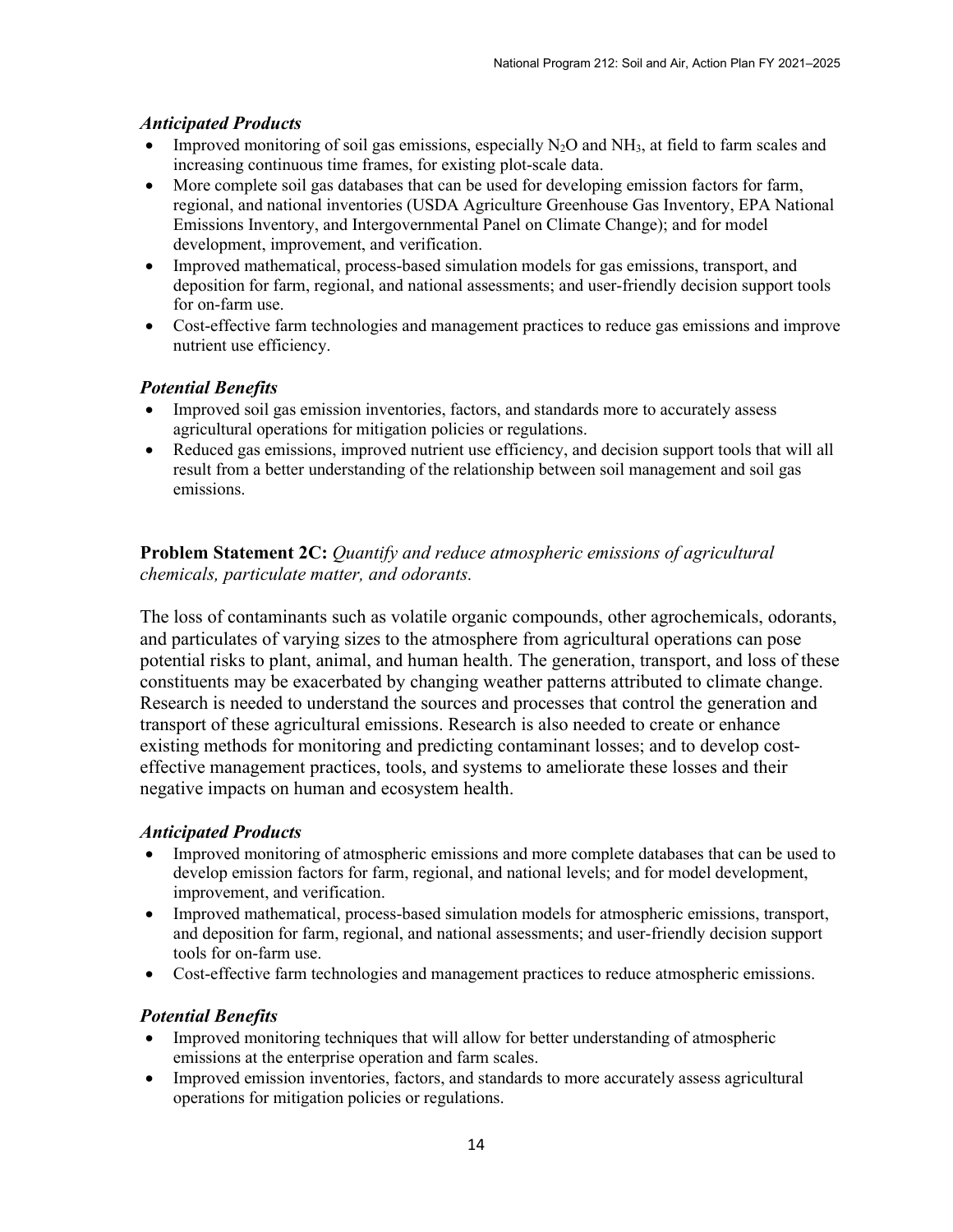• Reduced atmospheric emissions resulting from improved producer understanding of how to use decision support tools that consider source characteristics, management practices, and weather variations.

# **Component 2 Resources**

- Ames, IA
- Auburn, AL
- Beltsville, MD (3) projects)
- Bowling Green, KY
- Bushland, TX
- Fayetteville, AR
- Florence, SC
- Fort Collins, CO
- Kimberly, ID
- Morris, MN
- Pendleton, OR
- Pullman, WA
- St. Paul, MN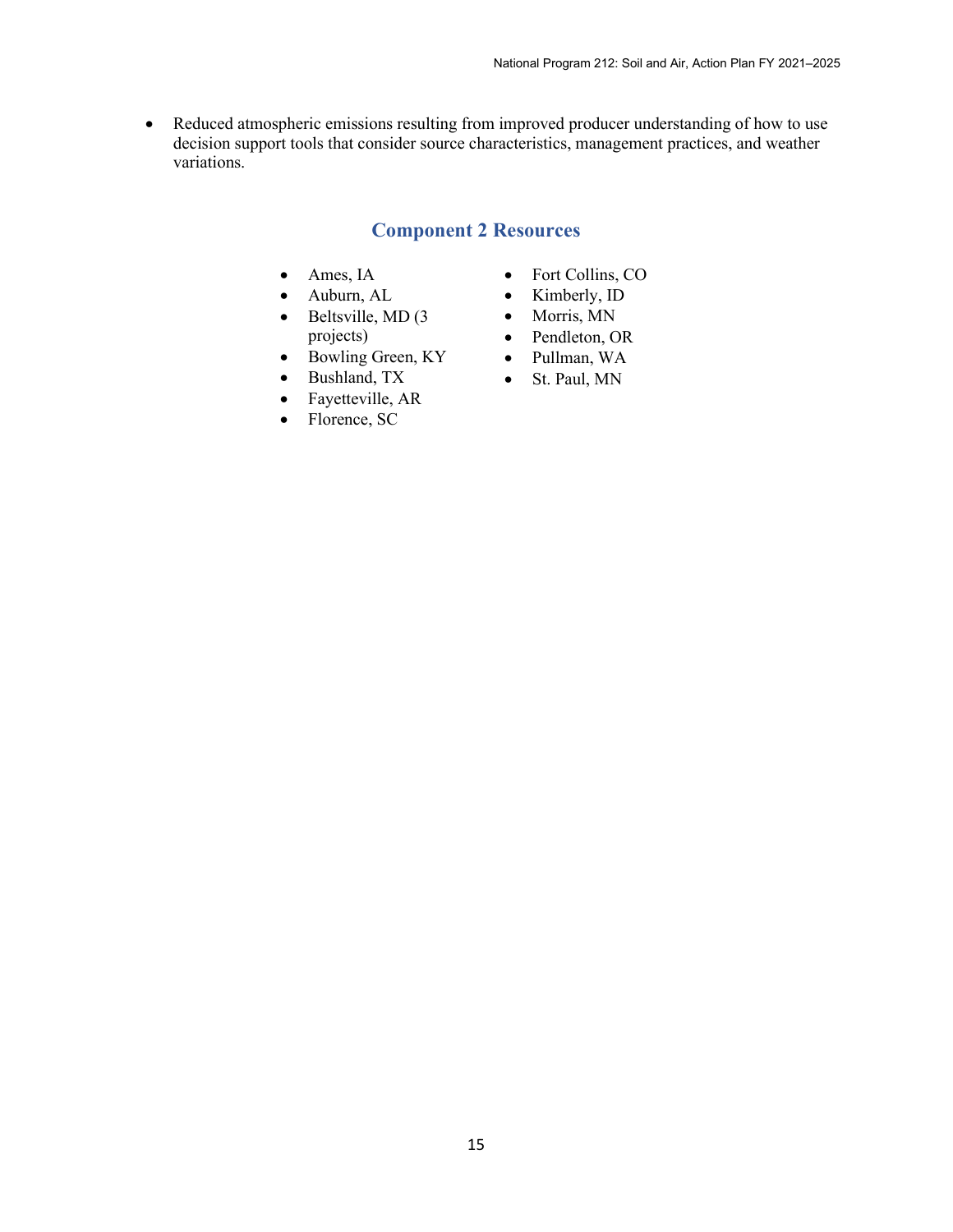# **COMPONENT 3**

# **Develop management practices and technologies to enhance the efficient use of manure, byproducts, and agricultural chemicals such as pesticides and fertilizers, and minimize their losses to the environment.**

Animal production systems can generate substantial quantities of manure that when properly applied on farm fields can be a valuable source of nutrients and organic matter for crop production and soil health. Processed manures can also have valuable uses such as for animal bedding and energy production in anaerobic digesters. However, manures can have negative environmental impacts. These include off-site nutrient transport and reductions in surface water and groundwater quality, especially when manure nutrients are repeatedly applied in excess of crop needs; off-site pathogen transport; and an increased risk of antimicrobial resistance in the environment due to veterinary antibiotics used in animal production. ARS has a history of research in developing beneficial uses of manures on farms, treatment systems to reduce pollution potential, and proper land application practices for crop production. The problem statements listed below outline ongoing knowledge gaps and research needs that the NP 212 program will address for on-farm manure use.

Municipal and industrial byproducts are used on farms in plant and animal production systems, often as soil amendments or as bedding material in animal housing. Research continues to be needed to provide critical information to regulatory agencies about constituent phytoavailability and bioavailability in byproduct amendments, and guidance on how to use these data to conduct risk assessments to support use decisions.

Agricultural chemicals such as inorganic fertilizers and pesticides are commonly and necessarily used to achieve successful crop production and farm profitability. However, their use can also contribute to water quality impairment if the chemicals are lost from fields via water movement. ARS is actively investigating alternative formulations of these chemicals, such as enhanced efficiency fertilizers, to reduce their loss and ultimately to reduce the need for their use. ARS is also studying how legumes can be integrated into cropping systems to reduce the off-site transport of such chemicals.

In agricultural systems, soil-borne and manure-borne pathogens can cause economically important diseases, especially when they are transported off site in air or water emissions. Research is needed to survey and measure pathogen occurrence and persistence in soils and manures and the potential for off-farm loss. Soil is a natural reservoir of antibiotic-resistant bacteria and antibiotic resistance genes, and these can be commonly detected. However, there is increasing concern that use of antibiotics in animal production and the subsequent land application of their manures can increase drug resistance in soil organisms and have related negative consequences to public health. Furthermore, agricultural antibiotics are most likely transported off site via the movement of manure-impacted soils in water runoff and air, and little information exists on how long antibiotics, other pharmaceuticals, resistant bacteria, and their genes persist in the environment or how they might affect soil functions. Research is needed to determine the specific impacts of agricultural management practices on all these topics.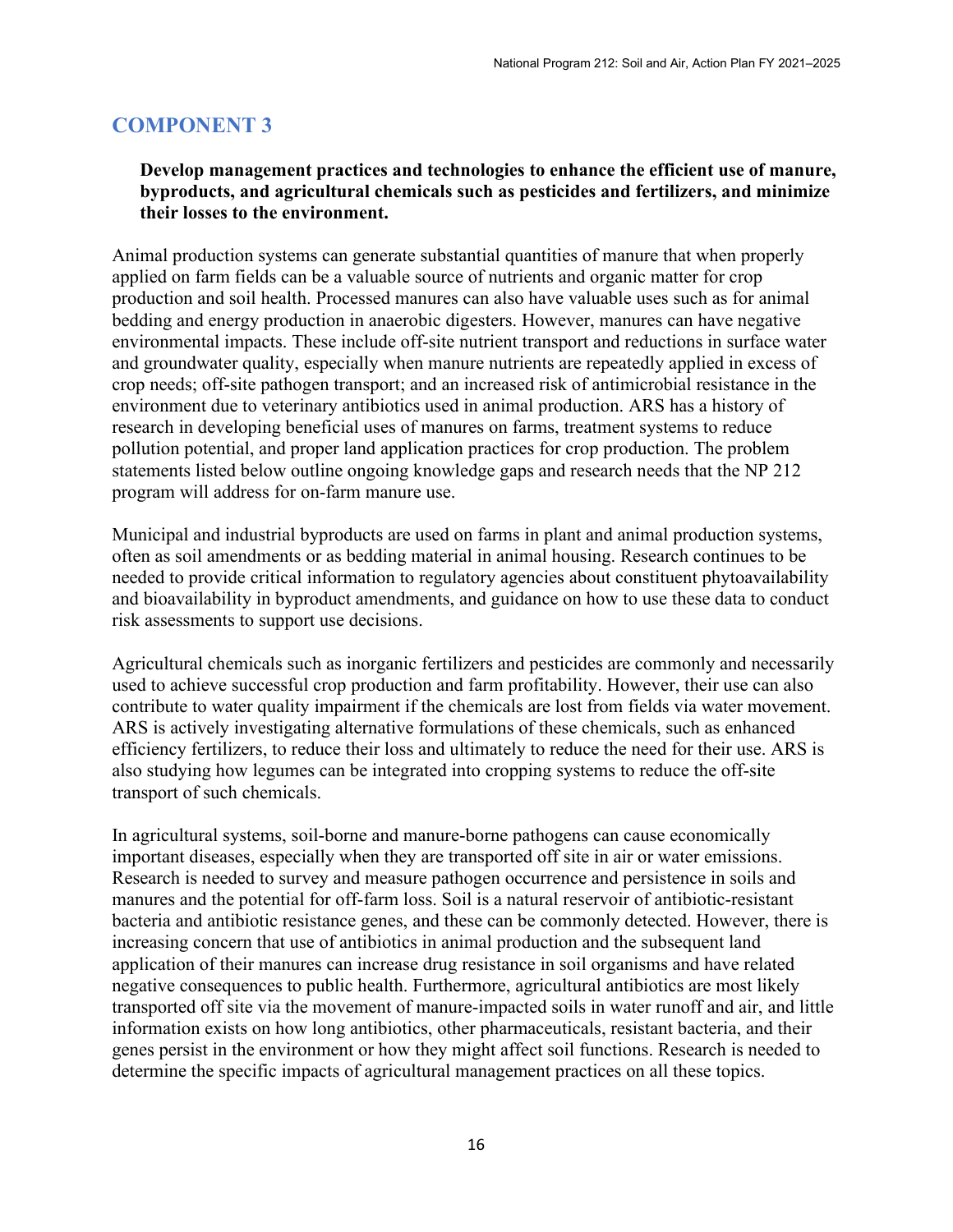**Problem Statement 3A:** *Improve use of manure as a soil amendment; develop manure processing, treatment, and value-added technologies; and reduce manure constituent loss to the environment.*

Research has clearly established that application of animal manure to farm fields can be a valuable source of nitrogen and phosphorus for soil fertility and organic matter. Applications that are well planned and managed can minimize off-site transport of manure. This can be achieved by integrating applications into soil through tillage or injection; scheduling applications appropriately; and applying them in places where the risk of water runoff is low. Yet it is challenging to achieve this ideal in manure management given how difficult it can be to cost-effectively integrate management with the priority demands in commodity production. For economic reasons, most farms also manage manure with conventional collection, storage, and land application practices that offer few alternatives for change. Research is needed to translate existing data and information into simulation models so that producers can decide when and where to apply manure to maximize their nutrient benefits and minimize nutrient loss to the environment. Research is also needed to develop new and innovative strategies, practices, and technologies that give producers alternatives in manure resources to minimize their environmental impacts. These alternatives may include better land application machinery that can place manure below the soil surface without concomitant soil disturbance that increases erosion; manure treatment technologies such as solids separation, nutrient extraction, or energy production through anaerobic digestion; and regional strategies to distribute manure from areas of excess to areas of need.

#### *Anticipated Products*

- Improved guidelines and technologies, including better farm machinery for applying manure in ways that maximize the use of nutrients and organic matter and minimize its environmental impact.
- Improved simulation models for assessing application of manure that maximizes the use of nutrients and minimizes their loss to the environment.
- New and better manure treatment technologies such as solids separation or nutrient extraction that help alleviate the occurrence of excess on-farm nutrients.
- New and better manure treatment technologies such as animal bedding or anaerobic digestion for value-added farm use.

#### *Potential Benefits*

- Improved crop production through more efficient use of manure nutrients and organic matter.
- Improved air quality and water quality due to fewer excess nutrients remaining after improved land application practices.
- Innovations in manure land application practices that will help producers meet manure use regulations and allow manure to remain a valuable source of soil fertility on farms.
- Cost-effective innovations and technologies for on-farm manure processing and treatment that will improve nutrient management and generate value-added uses.
- Coordinated strategies for manure distribution that will reduce local and regional nutrient excesses from animal production.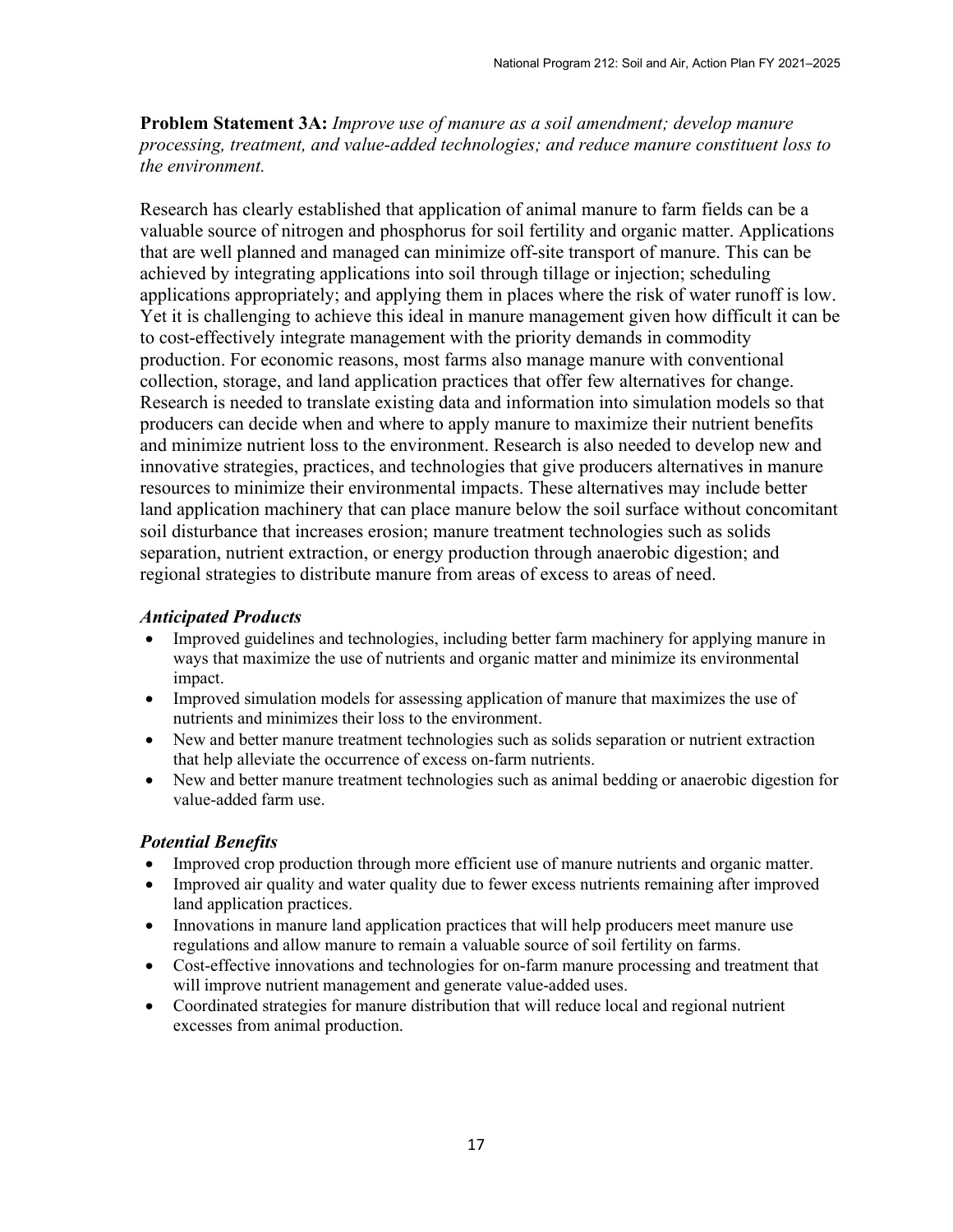**Problem Statement 3B:** *Effectively use nonagricultural and agricultural byproducts in agricultural settings.*

Technologically feasible and cost-effective methods are needed to use agricultural, industrial, and municipal byproducts in agriculture or to reclaim degraded soils. This includes blending, composting, and amending byproducts; and developing land application and management techniques that will improve soil quality and crop production and/or water and air quality. Priorities include identifying beneficial byproduct properties, developing innovative byproduct processes, and applying real-time cost-benefit evaluations to the findings. Regulators also need information on transport and fate of byproduct components in the environment, and how byproducts impact soil function and plant growth if they are to approve the use of these byproducts in agriculture and horticulture. The development of methods to examine and approve byproducts based on sound science will help protect or improve soil, water, and air quality, and increase profits for byproduct generators and the agricultural community.

## *Anticipated Products*

- A model process for evaluating different types of agricultural, industrial, and municipal byproducts for agricultural and horticultural use, including sampling, analysis, and assessment protocols that provide accurate and reliable data for risk assessments.
- Guidelines and practices for using agricultural, industrial, and municipal byproducts to improve soils, remediate degraded or contaminated soils, or for use as components of manufactured soils such as potting material in the horticulture industry.
- Guidelines for using byproducts to stabilize or sequester nutrients in manures and soils.
- Byproduct-use decision trees for State, city, and local agencies.

# *Potential Benefits*

- More safe, efficient, and economical use of byproducts in agriculture operations.
- Improvements in the ability to reclaim degraded soils.

**Problem Statement 3C:** *Efficiently use chemical inputs, such as fertilizers and pesticides, for crop production and reduce their environmental losses.*

Inorganic fertilizers have been considered essential for soil fertility and may be required for optimal crop production, but they need to be used with practices that minimize their loss from fields and their negative effects on air and water quality. The fundamental processes driving fertilizer nitrogen and phosphorus availability and loss are well understood and documented, but research is needed to translate this information into algorithms to improve nutrient transport and fate models for assessing use efficiency and environmental impact. Research is also needed to develop and evaluate fertilizer formulations such as enhanced efficiency fertilizers that can increase plant uptake and reduce loss to the environment.

Although agrochemicals for pest and disease control are currently designed to be less persistent and less toxic, they remain a risk to wildlife, sensitive plants, and humans. These chemicals can be transported to the environment via atmospheric and water pathways,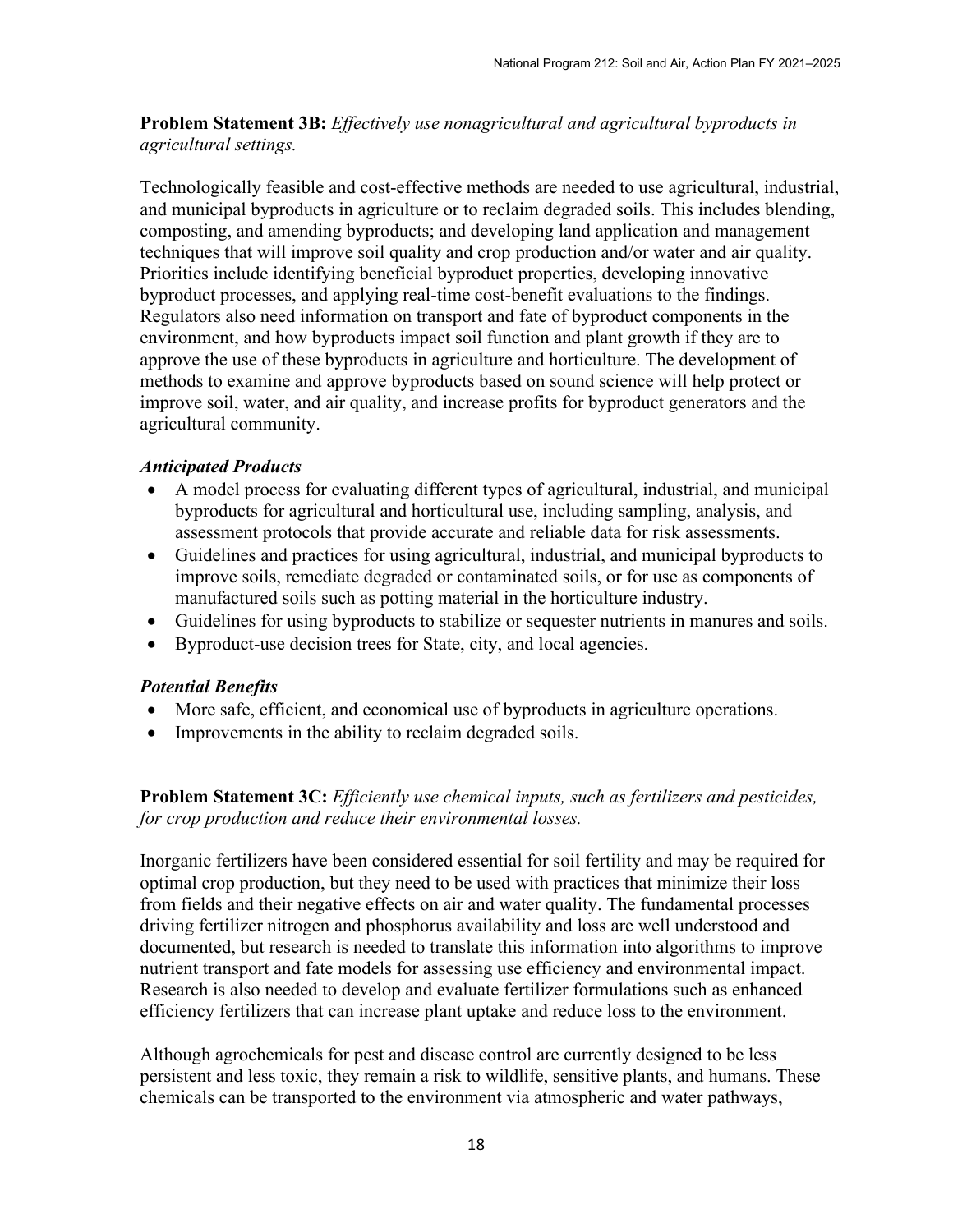including release from the soil surface to groundwater systems. Research has historically focused on minimizing pesticide emissions. Quantifying agrochemical dynamics and the factors that influence the various fate pathways remains difficult, and research is needed to enable more accurate estimates of agrochemical availability for release and transport. Research is also needed to use information, knowledge, and data obtained from previous research to develop accurate pesticide transport and fate models to facilitate risk assessments.

#### *Anticipated Products*

- A better understanding of the efficacy and benefit of enhanced efficiency fertilizer formulations for crop production.
- Better models of soil nutrient cycling, availability, and transport for making fertilizer use management decisions and assessing loss risk.
- A better understanding of agrochemical availability and the potential for off-site transport.
- Better models of agrochemical transport and fate for use decisions and risk assessments.

#### *Potential Benefits*

- More efficient use of fertilizer nutrients for crop production.
- Better air and water quality due to less nutrient loss.
- More efficient use of agrochemicals to control pests and disease, and fewer chemicals lost to the environment.

**Problem Statement 3D:** *Assess and reduce the risk of off-farm transport of agricultural pathogens and pharmaceuticals and develop methods for measuring antimicrobial resistance and potential impact of these on public health.*

Research is needed to assess the occurrence, persistence, and transport of soil-borne and manure-borne pathogenic organisms and pharmaceutical chemicals, and to develop management systems and conservation practices that control and contain them. Information is needed for a range of transport pathways, including air and water emissions, on a range of landscapes from field-scale to regional groundwater resources. Research is also needed on how these substances are affected by management practices, tillage, soil type, and fluctuating climate conditions, and how they might be remediated via interactions with soil constituents and amendments such as biochars and/or other agricultural byproducts. It is essential that ARS develop methods for measuring antibiotic-resistant bacteria and resistance genes in complex agricultural samples; describe relationships between pharmaceutical chemicals, bacteria, and genes; incorporate baseline and control measurements; identify environmental "hot spots" of resistance; and collect data on how resistance changes over time at different locations.

#### *Anticipated Products*

- Validated methods and procedures for measuring pathogens and antibiotic resistance in agroecosystems, and data that measures these parameters through time and space.
- New databases that contain information on the types, amounts, and persistence of pathogens and pharmaceuticals and levels of antibiotic resistance on farms and in the environment.
- Manure, soil, and waste treatment practices that mitigate pathogens and antibiotic resistance in agricultural, livestock, industrial, and municipal waste streams.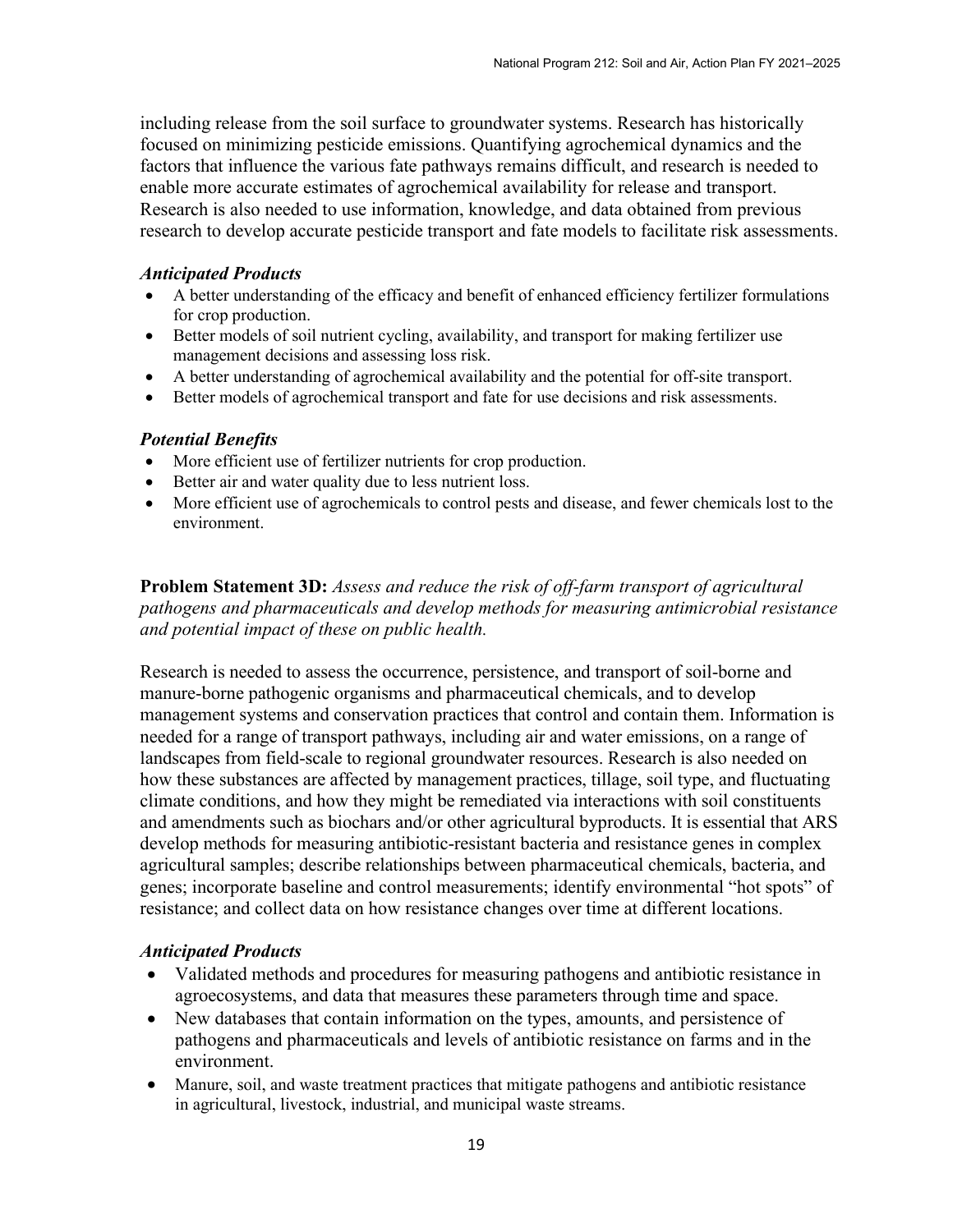- Agricultural management practices that reduce the off-site transport of pathogens and antibiotic-resistant bacteria.
- Improved pathogen and antimicrobial risk assessment methodologies, and transport and fate models.

#### *Potential Benefits*

- A reduction in the number of pathogens, pharmaceuticals, antibiotic-resistant bacteria, and antibiotic resistance genes transported within and outside of agroecosystems.
- Improved plant, animal, human, and environmental health.

# **Component 3 Resources**

- Ames, IA
- Auburn, AL
- Beltsville, MD (3 projects)
- Bowling Green, KY
- Bushland, TX
- Clay Center, NE
- Fayetteville, AR
- Florence, SC
- Fort Collins, CO
- Kimberly, ID
- Lincoln, NE
- Madison, WI
- Pullman, WA
- Riverside, CA (2 Projects)
- St. Paul, MN
- Wyndmoor, PA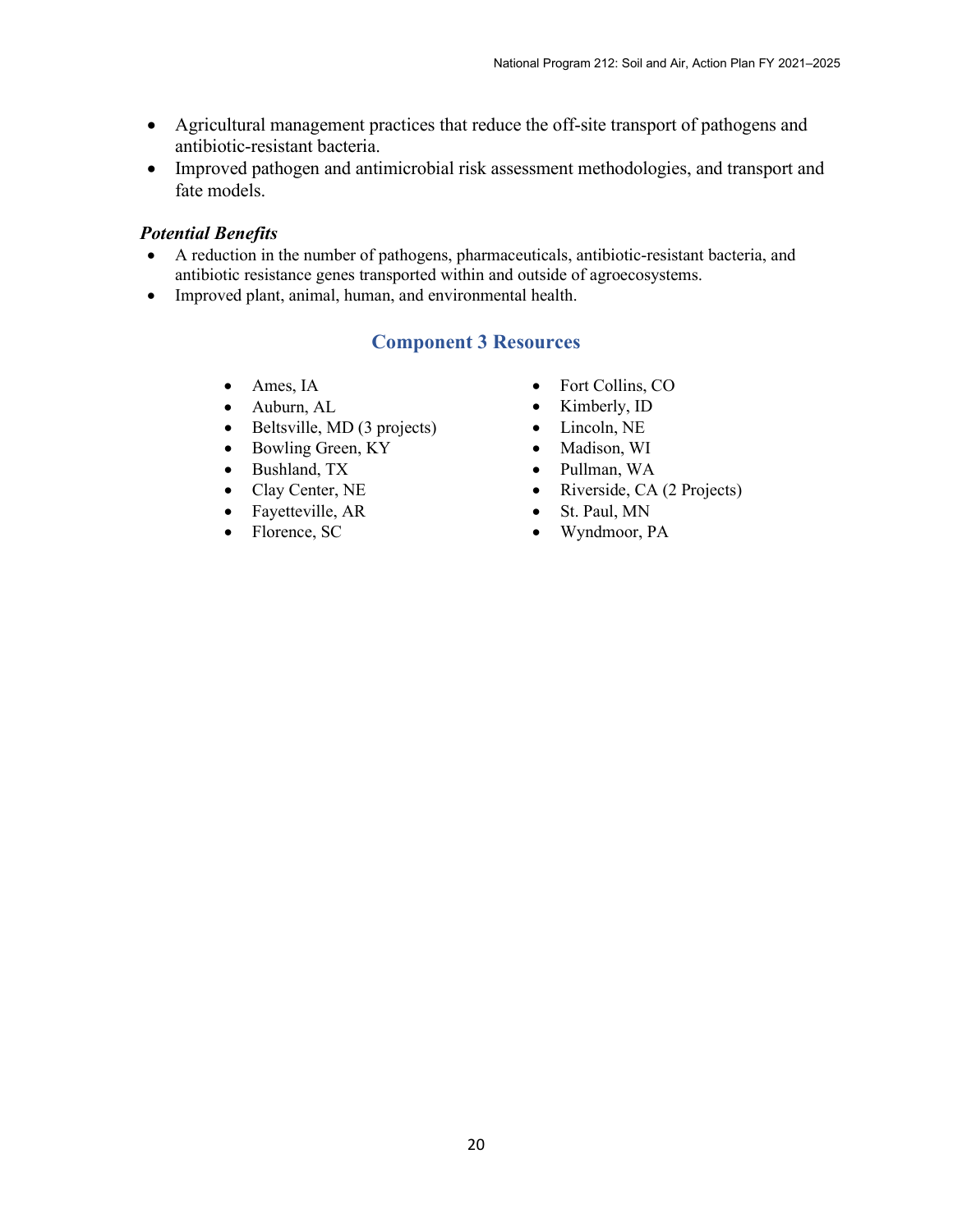# **COMPONENT 4**

**At a systems level, develop soil-crop-air strategies, technologies, and practices that ensure producers can adapt to climate change and extremes, remain resilient and profitable, and provide abundant food, feed, fiber, renewable energy, and ecosystems services.**

On farms, soil and air processes and dynamics are highly intertwined with many management variables such as crop choice, fertilizer or manure inputs, tillage, and harvest and crop residue management, and with non-management variables such as weather and soil type. Research is needed that considers and explores this systems perspective to understand these interactions and dynamics and to optimize production and ecosystem services.

NP 212 priorities focus on several systems-related topics, including cropping system management and cover crops, conservation tillage, and crop residue management. Cropping systems that prevent soil degradation are the key to maintaining soil quality and productivity. Systems such as perennial living mulches that can take advantage of a shorter growing season hold promise through their resiliency and decreased environmental footprint because erosion and nutrient inputs and losses are both reduced. Cover crops have multiple potential benefits because they improve nutrient-use efficiency and reduce the potential for surface or ground water contamination through runoff or leaching. As cropping systems and approaches are intensified to optimize profit, crop residues are often removed from fields after harvest to serve, for example, as animal feed or bedding, or for bioenergy feedstock. However, because these residues help protect soils from erosion and maintain soil organic matter, structure, and hydrologic properties, their removal can contribute to soil degradation. Production practices that consist of intensive tillage and minimal crop diversity can negatively impact soil carbon and other beneficial soil properties, especially through soil erosion that arises from tillage and lack of crop diversity.

Another aspect of a systems approach to agriculture is the use of precision agriculture and modeling strategies for crop production and soil management. Use of remote sensing, unmanned vehicles, and other imaging technologies can help rapidly process data and information so that producers can make systems management decisions, such as using riparian buffers to prevent soil erosion. Finally, conducting physical research at the systems level can be challenging, long, and expensive. Therefore, simulation models play a valuable role in assessing the impact of changing management practices and weather on production systems to help understand and identify tradeoffs in potential outcomes. This component integrates well with the ARS LTAR network, and some of the NP 212 teams participate in this network because of their systems-level approach to meeting the needs of producers and stakeholders.

**Problem Statement 4A:** *Develop cropping systems that enhance agroecosystems and promote resilience to climate change.*

Producers are seeking sustainable cropping systems that provide consistent returns on investment and build soil health. Additionally, with the recent interest in global climate change as it relates to soil resilience, producers are also seeking ways to improve the ways they build soil organic matter, reduce soil erosion and compaction, control weeds, and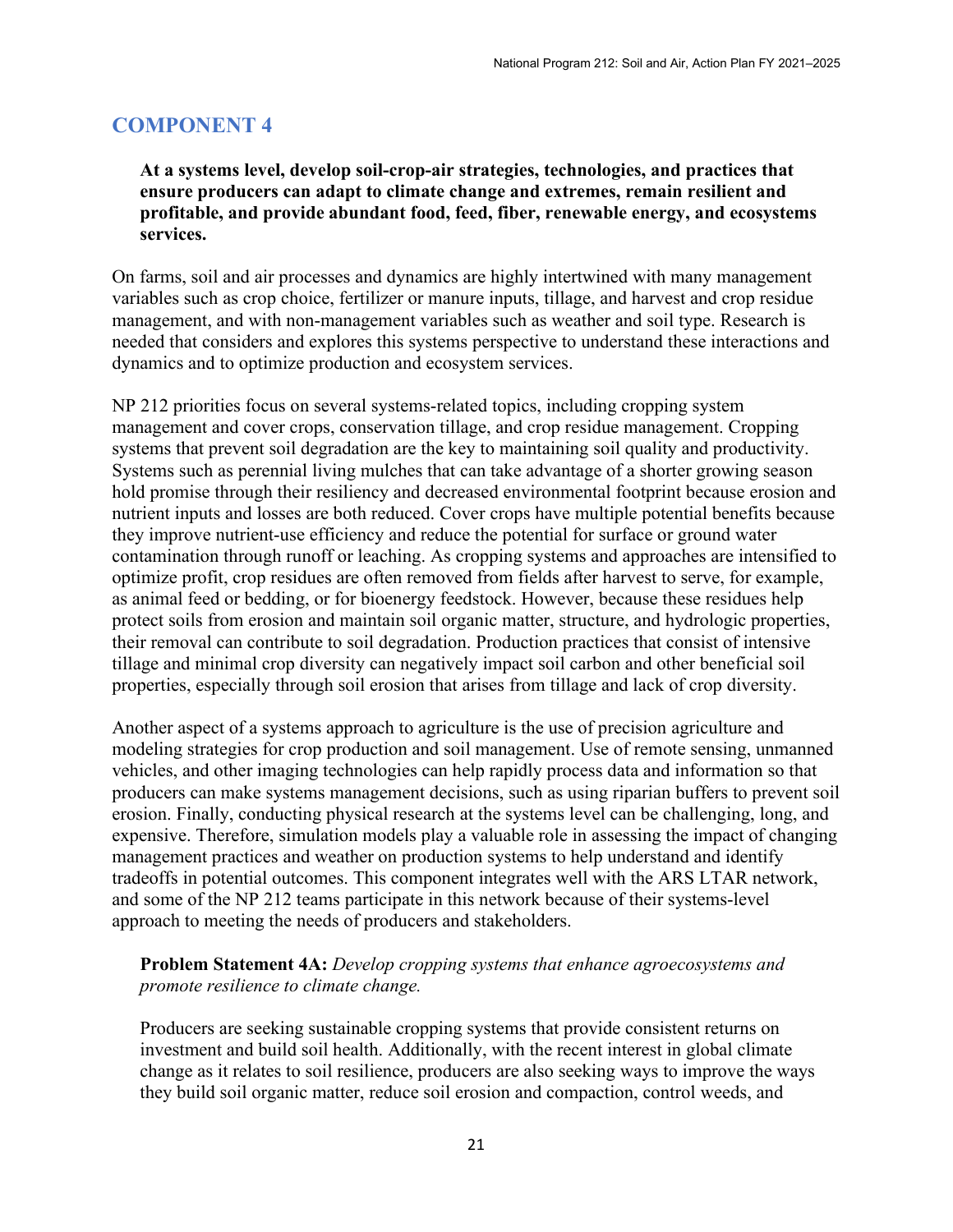provide nutrients for plant growth. Agricultural practices such as no-till soil management, diversified crop rotations, and cover crop use can directly and significantly affect the sustainability of soil resources. Research is needed to assess how the impact of agricultural practices varies within and between geographic areas depending on crop, soil, water, climate, and other variables. Long-term systems research is also needed given the time required to observe changes in soil properties resulting from changes in management practices.

Research is needed on cropping system design and function. One example is finding the right combination of tillage and water management practices to ensure acceptable production throughout a crop rotation while simultaneously assessing inputs, soil function, and greenhouse gas exchange and associated carbon balance. For cover crops, research is needed to assess management variables such as crop choice, timing and method of crop establishment relative to winter conditions, and spring termination timing and methods. Research is also needed to assess the long-term ecological and economic benefits of cover crops, especially in their ability to reduce erosion, sequester carbon in soil, provide nutrients to following crops, improve soil health, and increase yields of cash crops.

Research is also needed to understand how conservation tillage and crop residue management, especially over the long term, directly and indirectly influence soil, water, and air and to determine whether the integration of multiple practices can produce more than additive benefits. This requires being able to assess multiple ecosystems such as soil health, conservation of natural resources, crop yield and quality, and insect and wildlife habitats while maintaining or improving economic sustainability for producers.

Finally, research is needed to understand how both soils and crops will adapt to a changing climate. For example, although much is known about plant responses to rising atmospheric CO2 levels, how soil and crop systems, including pastures and rangeland, may respond to rising  $CO<sub>2</sub>$  remains largely unstudied. A need also exists to assess how management practices such as soil fertilizer nitrogen inputs interact with rising  $CO<sub>2</sub>$  levels and how that impacts crop production.

# *Anticipated Products*

- Alternative cropping systems that target multiple beneficial outcomes related to production, farm profitability, and ecosystems services.
- Improved knowledge on the near- and long-term effects of cover crops and conservation tillage on soil health, crop productivity, and the environmental impacts of their use.
- Improved guidelines and practices to help overcome the hesitation by producers to integrate cover crops and conservation tillage into their conventional row crop systems.

# *Potential Benefits*

- Improvements in soil health, crop productivity, and ecosystem services through greater implementation of diversified cropping systems.
- More resilient farm production systems to extreme weather such as floods and droughts, making them more sustainable and profitable.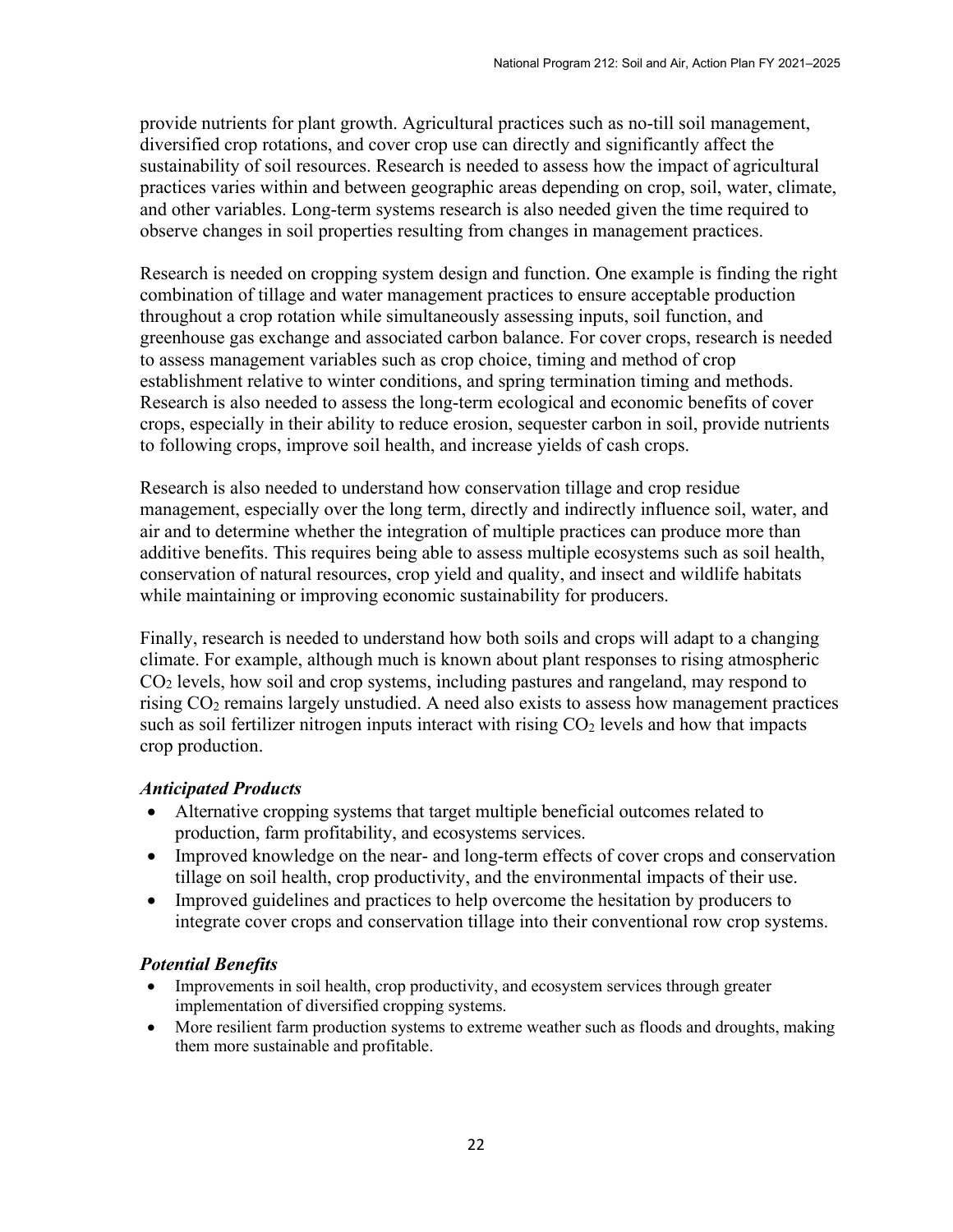**Problem Statement 4B:** *Use innovative precision agriculture, remote sensing, and/or modeling strategies for farming systems development and assessment.*

Precision farming promises to vastly improve production efficiency, reduce input use, and reduce the environmental footprint of operations. For example, precision farming can use soil, topography, and crop productivity variations within a field to determine application rates of fertilizers, agrochemicals, and irrigation water and thus reduce waste. These systems are predicated on data availability and systems to process the data and translate them into decision-making tools. This in turn requires remote sensing data from satellites and unmanned vehicles, and drones that are customized to detect agricultural problems early during a growing season, which in turn allows the targeted use of agrochemicals to increase nutrient use efficiency. Research is also needed to associate these data with physical variables such as landscape position that producers can use to target alternative management practices or conservation systems.

Agricultural systems models are becoming more widely used to develop management and policy recommendations. For example, watershed-scale models are used to set Total Maximum Daily Load (TMDL) restrictions for nonpoint nutrient and sediment pollution, including assessing nutrient dynamics in crop production. However, many commonly used models may not be consistently updated to reflect current scientific findings; or they may not include algorithms to represent the effects of emerging conservation practices such as the effect of cover crops on soil properties like water infiltration or nutrient availability. Research is needed to update these models and to develop new techniques and methods to improve these algorithms derived from conservation practices at field to watershed scales.

#### *Anticipated Products*

- New methods for agricultural remote sensing, including drones and unmanned aerial vehicles.
- Improved data processing and decision-making tools that allow producers to readily use remote sensing or other data to target management practices to improve efficiency and reduce the environmental footprint of agricultural production.
- Improved field- to watershed-scale simulation models that represent the current state of the science in both coding and biophysiochemical processes for evaluating agricultural production systems and their environmental impact.

# *Potential Benefits*

- More efficient agricultural production through reduced input use, improved profitability, and reduced environmental impacts.
- Improved simulation models will lead to more reliable and efficient decision making and policy processes.

# **Component 4 Resources**

- Auburn, AL
- Beltsville, MD (2 projects)
- Bowling Green, KY
- Brookings, SD
- Fayetteville, AR
- Fort Collins, CO
- Kimberly, ID
- Pendleton, OR
- Pullman, WA
- St Paul, MN